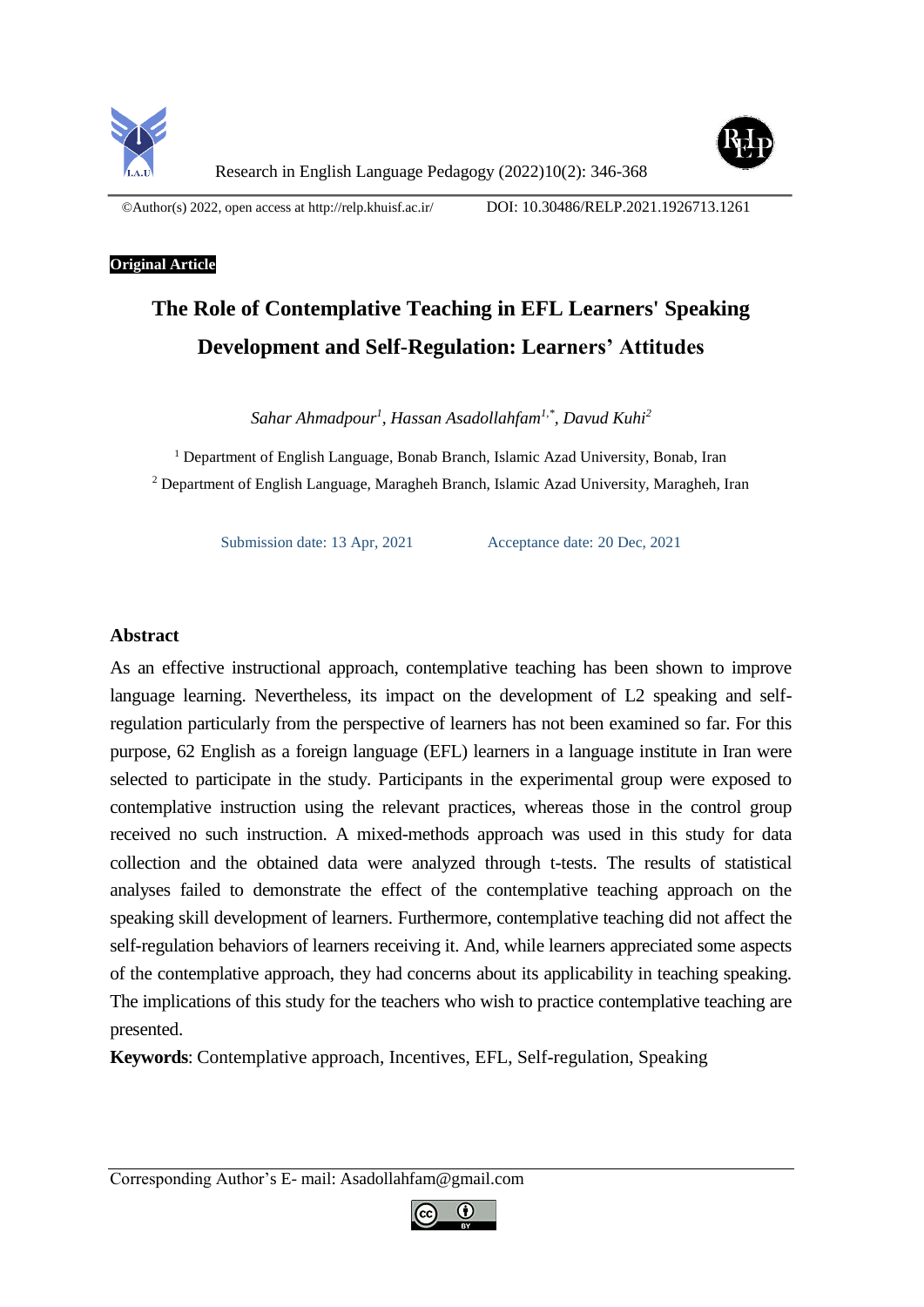#### **1. Introduction**

Speaking is a complicated and multifaceted skill, the expert use of which necessitates adequate knowledge of linguistic resources including knowledge of grammar, lexis, and pronunciation, awareness of pragmatic conventions, knowledge of culture-related rules of discourse, the capability for handling the conversation, or the skill to cope with the challenges in interaction through the use of several communication strategies (McDonough & Mackey, 2013). To make issues even more complex, such systemic knowledge needs to be implemented in real-time, usually even in seconds, in contexts when the restricted attentional resources are at a premium as they should be concurrently dedicated not only to formulating the communicative purpose, selecting the essential linguistic resources and generating the real meanings, but also to monitoring all the phases of this process, evaluating the context in which communication occurs, drawing upon the indispensable subject knowledge, planning what to say next, and simply listening to the interlocutor (Khezrlou, 2020a, 2020b; Oliver & Philp, 2014).

It is evident that for the effective interaction to happen, it is of crucial significance that all of these occur to a large extent automatically, which implies that speakers need to draw on their implicit instead of explicit second language knowledge (Oliver & Philp, 2014). This presents an alarming difficulty for language learners, not just because of inadequacies in communicative competence, but because they often need to resort to compensatory strategies (Segalowitz, 2010).

The proficiency of second language speaking encompasses knowledge of language and discourse, basic speaking capabilities, and interaction and discourse strategies (Goh & Burns, 2012). Every English classroom needs to afford an appropriate learning atmosphere through the setting up of the discourse of learner autonomy by the teacher (Khezrlou & Sadeghi, 2012; Little, 2003). In this type of class, learners are motivated to select, use the target language, and evaluate their products. Learners' intrinsic motivation is involved intentionally by making use of their interest in autonomy, and at the same time cultivating connection, and urging competence. The objective is consistently to empower them to generate and use the target language (in this study English) through impromptu and authentic activities. Such a learning context would then enable and permit the learners to advance a variety of second language discourse and maintain their focus on the task and enhance their motivation (Khezrlou, 2019a, 2019b, 2019c; Little, 2003). The scholars of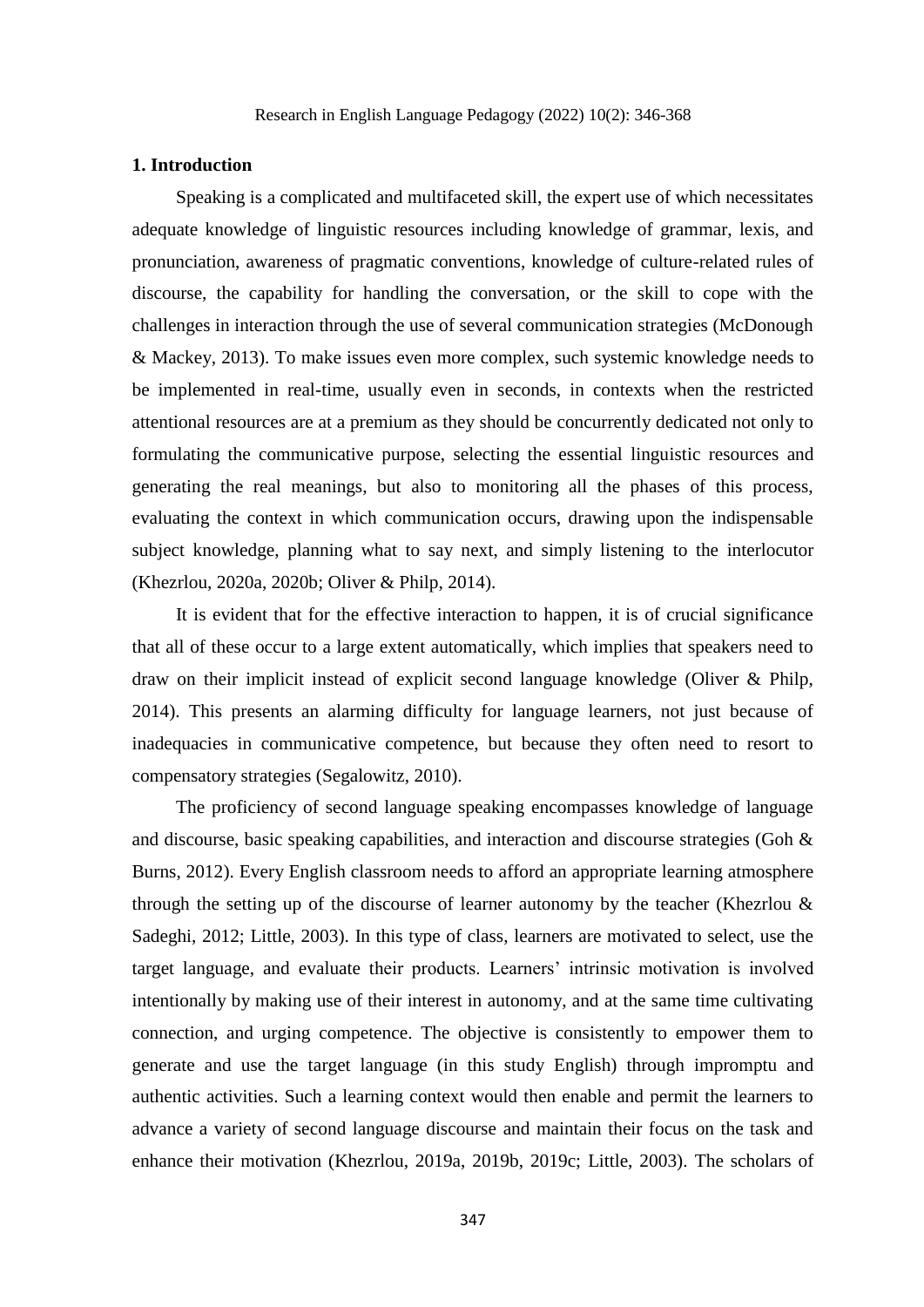the field of second language acquisition (SLA) have been consistently looking into finding effective approaches to second language speaking development. One of the approaches which are ignored in many of the EFL contexts, namely Iran, is the contemplative approach which is "an educational philosophy that infuses learning with experiences of compassion, awareness, and insight through practice of contemplative disciplines" (Gyeltshen, 2016, p. 89). Zajonc (2009) states that the goal of the contemplative approach is to join insight, compassion, wisdom, and love in a meaningful way to one's life, and to meet these goals we must learn to be ever more awake.

Many studies have been carried out on contemplative teaching in Western countries (Baumgatner, 2012; Byrnes, 2009; Zajonc, 2009), but there is little evidence about the practical research on these approaches in Iran. There is no doubt we will avail from such approaches in developing both receptive and productive language skills. In this study, the inquirer used this approach to find out how they can improve the speaking skills of Iranian EFL learners. Moreover, the present study attempted to explore the role of contemplative learning in learners' self-regulative development. Self-regulation necessitates those individuals to become "meta-cognitively, motivationally, and behaviorally active participants in their learning" (Zimmerman & Schunk, 2001, p. 4).

Same as contemplative understanding, contemplative teaching, is a move toward the processes of teaching and learning that emphasizes entirety. Entirety embraces both positive and negative aspects and "thrives on paradox; seeming contradictions such as art and science can complement each other" (Byrnes, 2012, p. 24). A teacher with contemplative approach endeavors to teach with compassion, integrity, and careful awareness. These three dimensions of being are indicated in descriptions and observations of one's teaching self, relationships with others, and instruction. In sum, the emphasis on process and outcomes of consciousness-raising, critical reflection or viewpoint altering, developmental growth, or individuation distinguishes this approach to learning (Hart, 2004; Sadeghi et al., 2017).

This study was an attempt to figure out how effective the contemplative approach was effective in developing EFL learners' personalities and performances along with identifying their strengths and weaknesses. Hence, the researcher attempted to focus on how contemplative and transformative learning and teaching can enrich the personality, performance, and attitude of a learner in an Iranian context. In the contemplative approach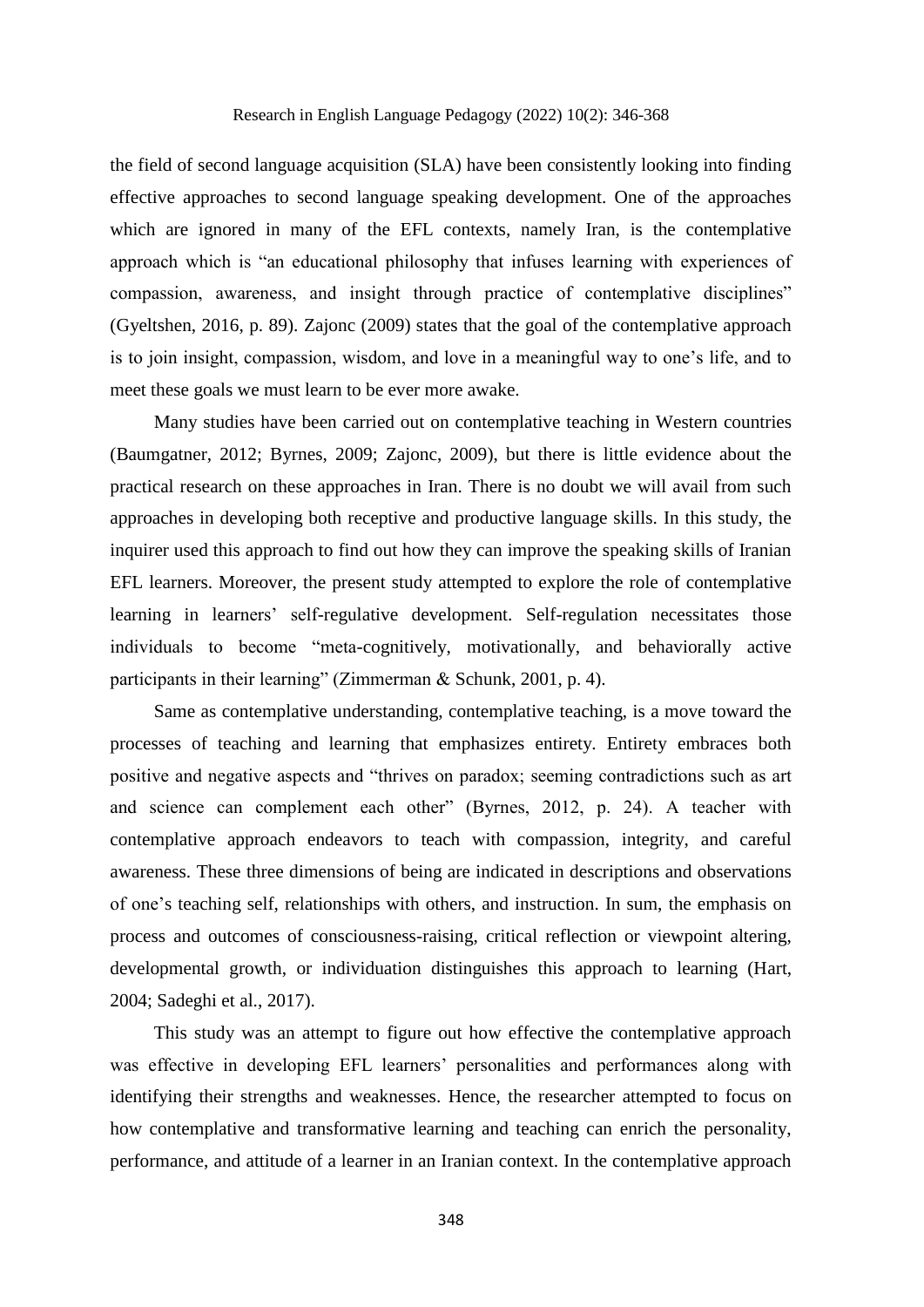to pedagogy, the teacher implements forms of introspection and reflection in an attempt to provide the learners with the opportunity to focus internally and find more of themselves in their courses.

The main objective of the study was to invite consideration of this approach into the speaking classes and extract the more useful techniques of the approach in Iranian classes and finally flesh out what makes Iranian learners more attentive, aware, compassionate, present, wise, and the like. And, the effects on learners' self-regulated learning were analyzed.

# **2. Literature Review**

In this section, the theoretical, as well as empirical backgrounds for the contemplative approach to teaching and self-regulated learning, are presented.

#### **2.1. Contemplative Teaching**

The emphasis of contemplative teaching is on wholeness. The practical inheritance of the modernist convention is a compartmentalized, disjointed way of instruction and acquisition, dualistic separation of body from mind, affection from mental power, humans from nature, and art from science, in which as the foundation of contemplative comprehension is wholeness, unity, and integration (Bush, 2006, p. 1723). According to this viewpoint, then, teachers need to have empathy, integrity, and attentive awareness. Jerslid (1995) remarks that empathy refers to involvement in desire: the desire for others, the desire that results from within an individual. Integrity refers to being whole and irrespective of the wisdom of a teacher, the lack of integrity prevents a constructive interaction with learners (Hook, 2003). Furthermore, attentive awareness underlines a state of mind which leads a teacher to live in the current moment and to contemplate beyond the archaic and outdated opinions and attitudes (Senge et al., 2004). In sum, contemplative teaching is considered a model that brings about transformative experiences for teachers and learners (Byrnes, 2012). Figure 1 represents a myriad of contemplative teaching practices comprising their elements and relationships.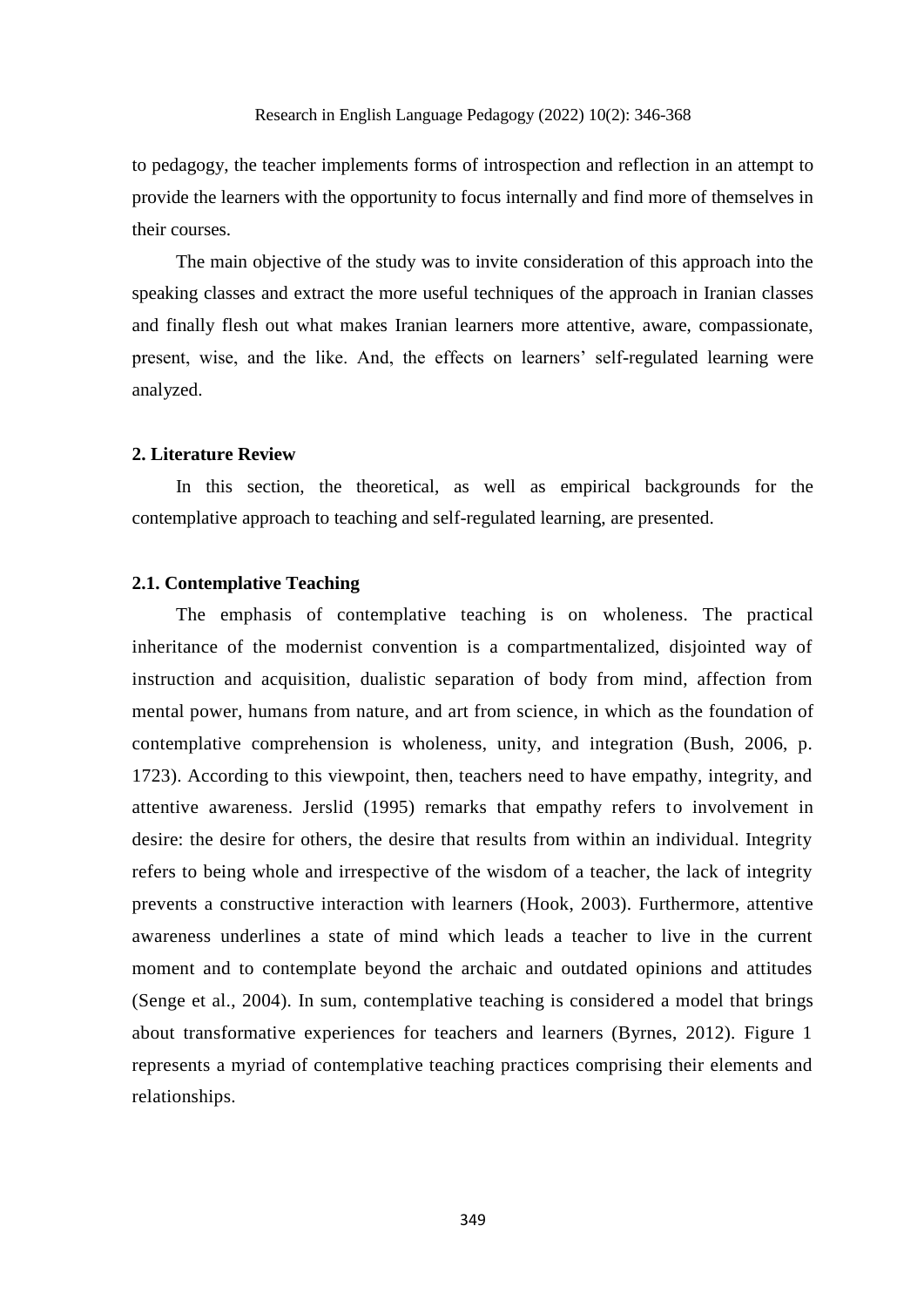

Figure 1. *The Tree of Contemplative Practices*

As the figure demonstrates, the tree roots are awareness and communion and connection which develops the foundation of contemplative teaching and the branches exhibit the aspects which an aware learner or teacher can possess.

The viewpoints put forward by the contemplative teaching approach have been the subject of some studies. Byrnes (2012) conducted a study to figure out how a contemplative orientation to teaching facilitates wholeness in ESL students. In her study, she considered three main features of contemplative teaching, that is, compassion, integrity, and mindfulness. These features influence the roles of teachers and students in the classroom in a way that they should begin with not only mind and head but also heart and body. In his study, Sable (2014) aimed to investigate the impact of contemplative practices on critical thinking among undergraduates. According to his report, contemplative practices strengthened learners' development of reflective dispositions for critical thinking; and therefore, resulted in higher levels of self-confidence, engagement with multiple points of view, and a sense of connectedness with others. Scida and Jones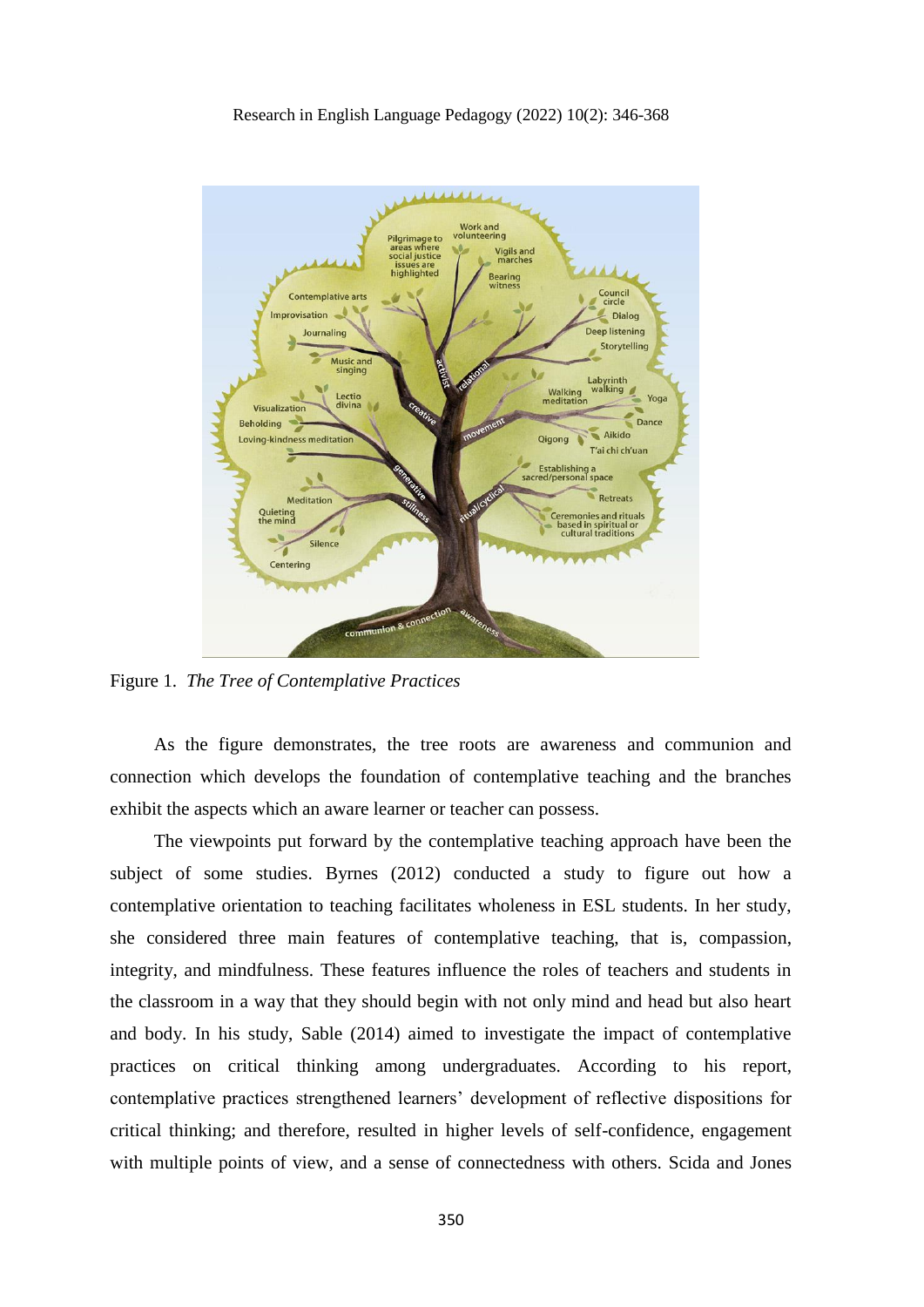(2017) also conducted a study in which they examined the impact of the integration of contemplative practices on foreign language anxiety, self-efficacy, classroom climate, and language learning in students. The results of their study indicated that there were no significant differences in foreign language anxiety, and self-efficacy but significantly higher scores on classroom climate measures in the contemplative group.

There have been a few empirical studies on contemplative teaching and wholeness theory in Iran. In a case study by Zarinshoja (2011) about the holistic view, he concluded that by studying students "holistic arts-based approach can appeal to students and touch their deepest feelings and promote their environmental awareness" (p.8). He invited 163 junior high school first graders to partake in the study. He collected data through observations, students' portfolios, interviews, reflective essays, and teachers' artwork. The researcher intended to create a novel educational environment for the EFL students to experience language learning in a modern way and connect students to their mother nature. Zarinshoja (2011) mentioned that "traditional education had limited my students' attention to marks, competitions in a harsh disciplinary environment" (p. 206). He added that during the process of experiencing a holistic approach, students had changed their opinions of the environment and the researcher found some changes through students' behavior and artworks. According to relevant works, the inquirer found little or almost no trace of empirical research on contemplative/transformative teaching and wholeness theory in Iran. In a case study by Shoja (2011) about the holistic view, he concluded that by studying students "Holistic art-based approach can appeal to students and touch their deepest feelings and promote their environmental awareness" (p. 8). He invited 163 junior high school first graders to partake in the study. He collected data through observations, students' portfolios, interviews, reflective essays, and teachers' artwork. The researcher intended to create a novel educational environment for EFL students to experience language learning in a modern way and connect students to their mother nature. Shoja (2011) mentioned that "traditional education had limited my students' attention to marks, competitions in a harsh disciplinary environment" (p. 206). He added that during the process of experiencing a holistic approach, students had changed their opinions of the environment and the researcher found some changes through students' behavior and artworks. Lastly, Giveh (2018) in her study attempted to investigate contemplative L2 instruction with a flavor of transformative instruction which is an option for improving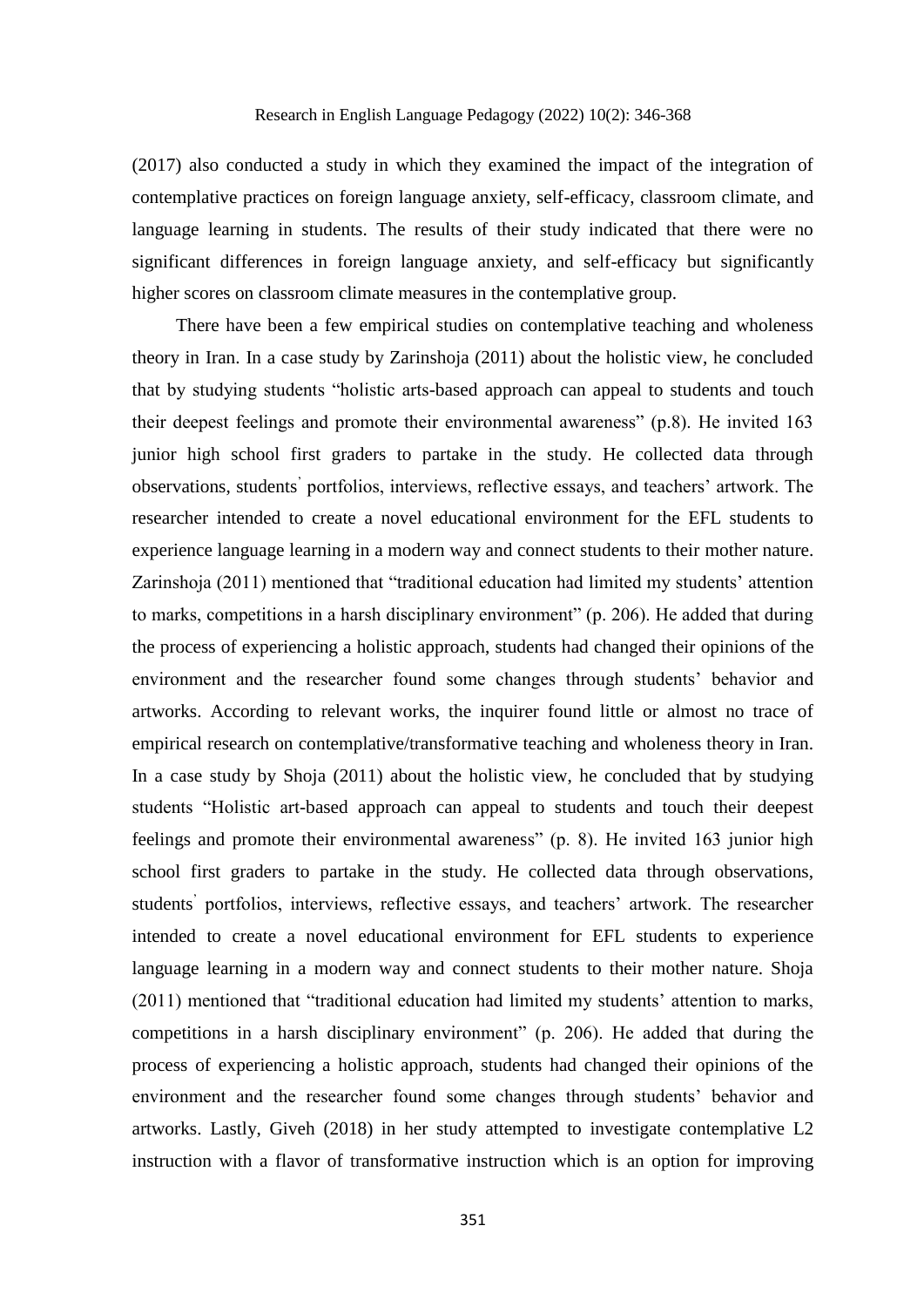self-directed learning in EFL learners. The findings of her study revealed that contemplative teaching, accompanied with transformative instruction, had significant effects on Iranian EFL learners' self-directed second language learning, and second language reading comprehension skills. Furthermore, she concluded that participants had positive attitudes towards contemplative and transformative L2 instruction.

To summarize, the contemplative teaching approach has been shown to have the potential to enhance the second language learning experience. Nevertheless, the lack of sufficient studies in this realm particularly in the Iranian context necessitates more research. Furthermore, questions remain about the role that contemplative teaching can play in helping learners become self-regulated learners in instructional contexts. Another area deserving research is the learners' attitudes towards the use of the contemplative approach in the classroom. The present study was therefore an attempt to bridge these gaps.

#### **2.2. Self-Regulated Learning**

According to Piaget (1999) and Vygotsky (1981), the notions of self-regulation (SR), and self-regulated learning (SRL) has been delineated as being a complicated combination of capabilities, knowledge, motivation, and social relationships (Pintrich & Schunk, 2002; Zimmerman & Schunk, 2001). The idea of SR has been recognized in two ways. Some scholars consider that learners arrive at school with SR which is an innate characteristic of them, while others regard SR as the quality and feature of the learners when they are situated within particular contexts that empower them to develop their SR skills and capacities through experiences within and across different contexts (Boekaerts & Corno, 2005; Sadeghi & Khezrlou, 2012, 2016).

As no unit theory is available, it is impossible to arrive at a simple definition of selfregulation and Schunk (2008) regards the differing theoretical viewpoints as problematic while understandable when attempting to summarize the variety and scope of educational psychology research of self-regulation into a generally accepted definition. Nevertheless, a commonly accepted perspective is that self-regulation is a complicated and multifaceted concept entailing processes according to which individuals reflexively self-guide their learning through employing a resourceful range of strategic approaches to adapt and build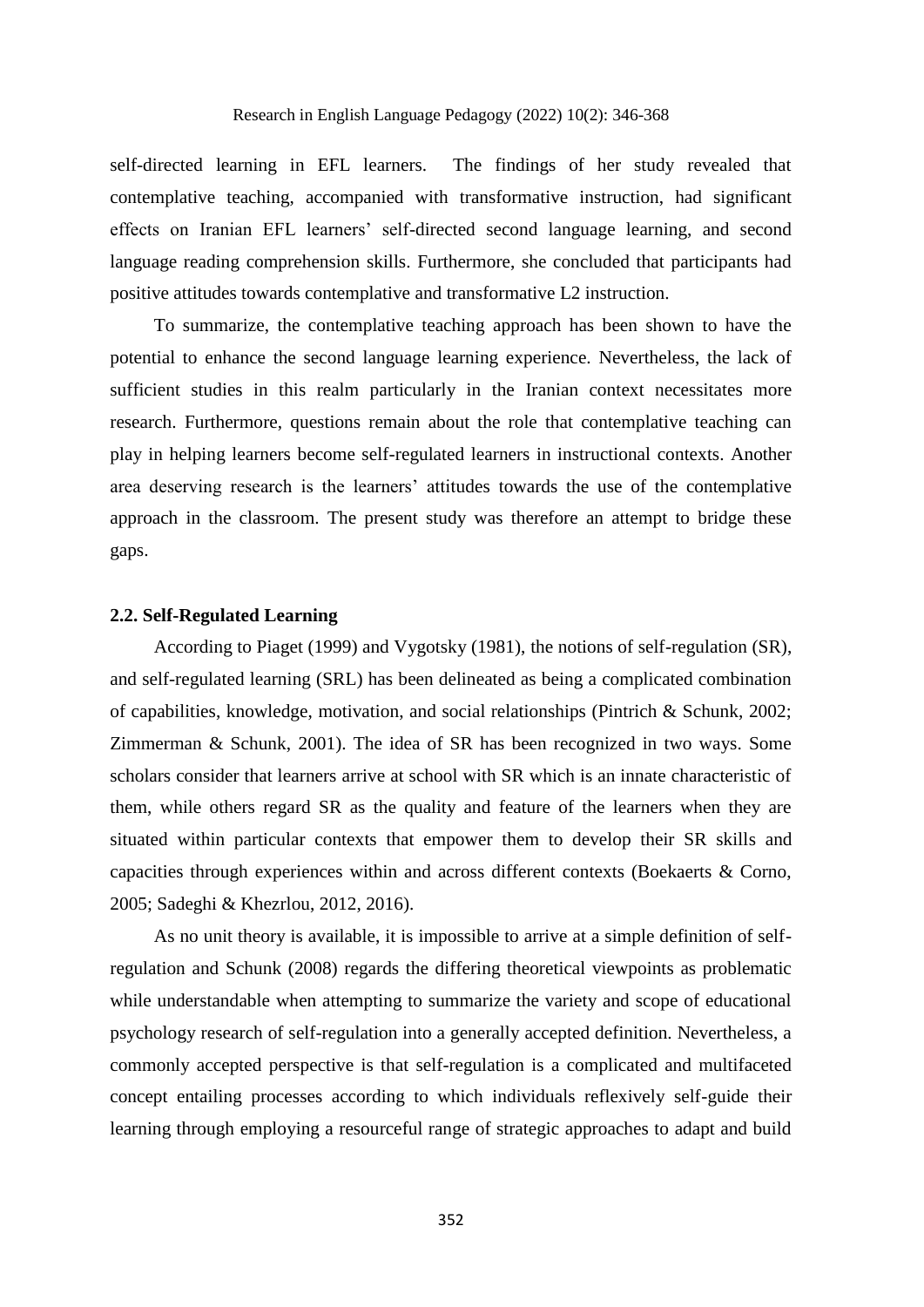up new learning directions towards self-developed objectives (Khezrlou, 2012a, 2012b; Wagener, 2013; Zimmerman & Schunk, 2001).

Self-regulated learning encompasses different processes and components. Zimmerman and Moylan (2009) demonstrate self-regulated learning as a three-phase framework that includes forethought, performance control, and self-reflection (see Figure 2). Forethought refers to the movement to self-motivate behaviors, activities, and strategies towards achieving self-developed purposes through the use of individual affection and cognitive processes. Forethought is subject to influence by behavioral alterations when self-evaluation or performance control is triggered entailing the process of investigating and measuring an individual's attainments with regard to his/her goals. Self-reflection refers to the investigation and monitoring of how well the pre-determined objectives have been attained and the behavior of rewarding or punishing oneself for achievement or not to meet identified objectives (Bandura, 1991; Zimmerman, 1990; Xiao & Yang, 2019).



*Figure 2. Steps and Process of Self-Regulation (Zimmerman & Moylan, 2009)*

Several studies have tested these assumptions in empirical studies on the role of selfregulation in speaking development. In an interesting study, Kuk (2002) tested the assumption that when time-sharing is the joint purpose in small group discussions, group members are more likely to regulate when they speak again by carefully supervising the extent of time they have taken up. Results revealed, over time, the more time group members had needed before speaking again, the longer the interruption before they could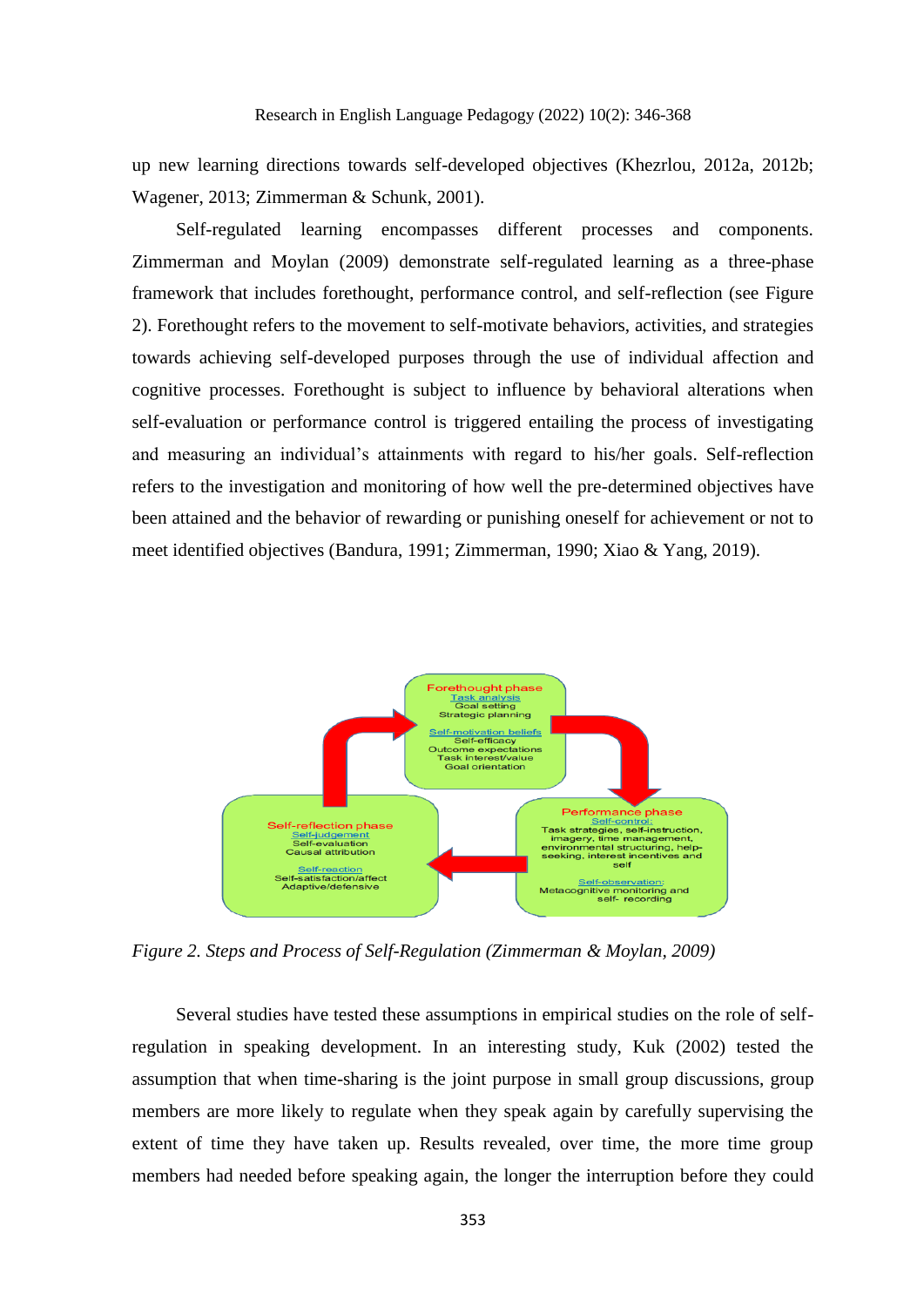## Research in English Language Pedagogy (2022) 10(2): 346-368

talk again. El-Sakka (2016) explored the impact of teaching training self-regulated strategies to Egyptian university participants on enhancing their speaking proficiency and declining their speaking anxiety. The results, as expected, pinpointed the positive influence of training self-regulated strategies on the development of the EFL learners' speaking proficiency. Furthermore, the self-regulated strategy instruction and in turn the greater speaking proficiency declined the speaking anxiety of participants. In a recent study, Wise and Hsiao (2019) examined 105 undergraduate learners' listening and speaking performance in online discussions with an emphasis on the development of self-regulated behaviors. Participants were provided with either two opposing alternative solutions to discuss (negotiation task) or were required to find their solutions (generative task). Learners' regulation of their listening was measured according to click-stream data and their speaking regulation was measured by manually coding post content for argumentation. Results indicated that the generative task was more effective regarding the regulation of listening. There was also a significant relationship between idea ownership and self-regulation of interaction.

There have been some similar studies in the Iranian context as well. Tavallali and Marzban (2014) examined 40 Iranian EFL learners' consciousness of and implementation of the self-regulated learning strategies and the possible impacts on learners' speaking capabilities. The experimental participants received the self-regulated learning intervention to boost awareness and use of self-regulated learning strategies. Results revealed an enhanced speaking performance for those learners who were exposed to strategy training with considerable progress noted in their speaking ability. The authors argue that the knowledge of using the self-regulated behaviors in speaking helped learners enhance their speaking performance. Mahjoob (2015) investigated the relationship between selfregulation and speaking proficiency by examining 60 male and female Iranian EFL learners from a public language institute. Based on the IELTS speaking test, participants were divided into high achievers and low achievers. Results revealed that the high achievers compared with the low achievers were more capable of carrying out the speaking test. Additionally, the high achievers were found as self-regulated as the low achievers in speaking English, with very minor distinctions between the two groups in terms of the selfregulation strategies. Mahmoodi and Karampour (2019) explored the relationship between English language causal attributions, self-regulation, and speaking performance of Iranian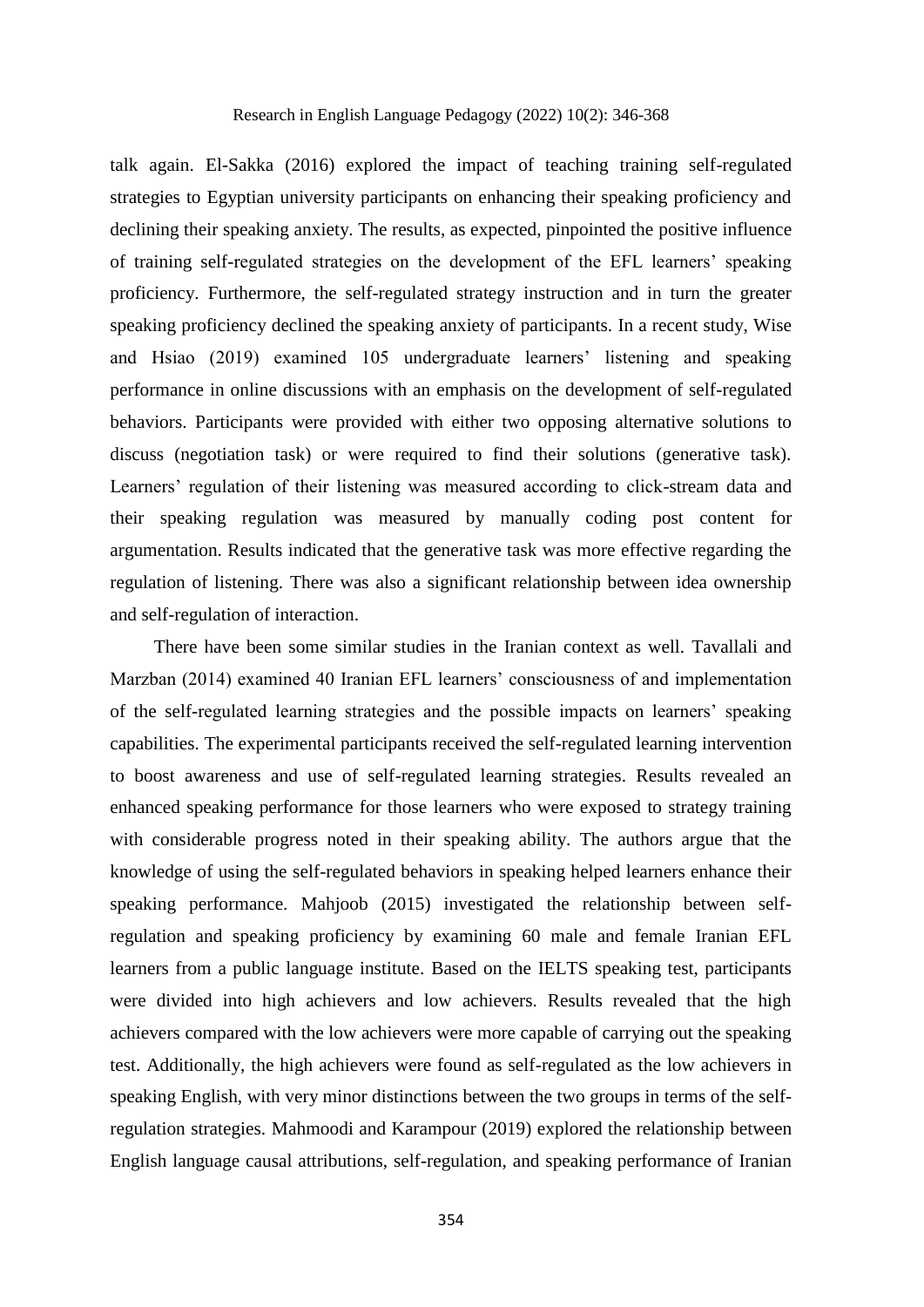EFL learners. For this purpose, participants filled out some questionnaires and they performed the interview section of the IELTS. It was found that the participants' speaking skills were significantly correlated with the locus of causality and the internal control dimensions of attribution theory. Furthermore, a positive significant correlation was uncovered between speaking ability and metacognitive self-regulation.

To summarize, the studies reviewed here underscore the great role of self-regulated strategies in the development and enhancement of EFL learners' speaking skills. Nevertheless, to the best of the researchers' knowledge, there have been no endeavors as of yet to examine whether different oral instruction approaches such as contemplative teaching in the present study could mediate the role of self-regulated behaviors in L2 speaking development. To better understand the effectiveness of contemplative teaching particularly about the development of self-regulation in L2 speaking, the present study addressed the following research questions:

RQ1. Does the contemplative teaching approach have any significant effect on EFL learners' speaking development?

RQ2. Does the contemplative teaching approach have any significant effect on EFL learners' self-regulated learning?

RQ3. What are EFL learners' attitudes towards the use of the contemplative teaching approach in speaking classes?

## **3. Methodology**

To attain the abovementioned purposes, the study adopted a mixed-methods design using both quantitative and qualitative approaches which are discussed in detail below.

## **3.1. Design and Context of the Study**

This study was conducted in 2019 in a language school in Boukan. In the present study, to carry out the research, a mixed-methods research design was utilized. Data collected started with the quantitative part and then continued with the qualitative component. The overall format is  $QUAN + QUAL$  design which is a type of mixedmethod design. Teddlie and Tashakkori (2009) argue that quantitative and qualitative methods are well-matched, instead of being opposing. Ercikan and Roth (2006) argued against polarizing quantitative and qualitative methods since they are neither meaningful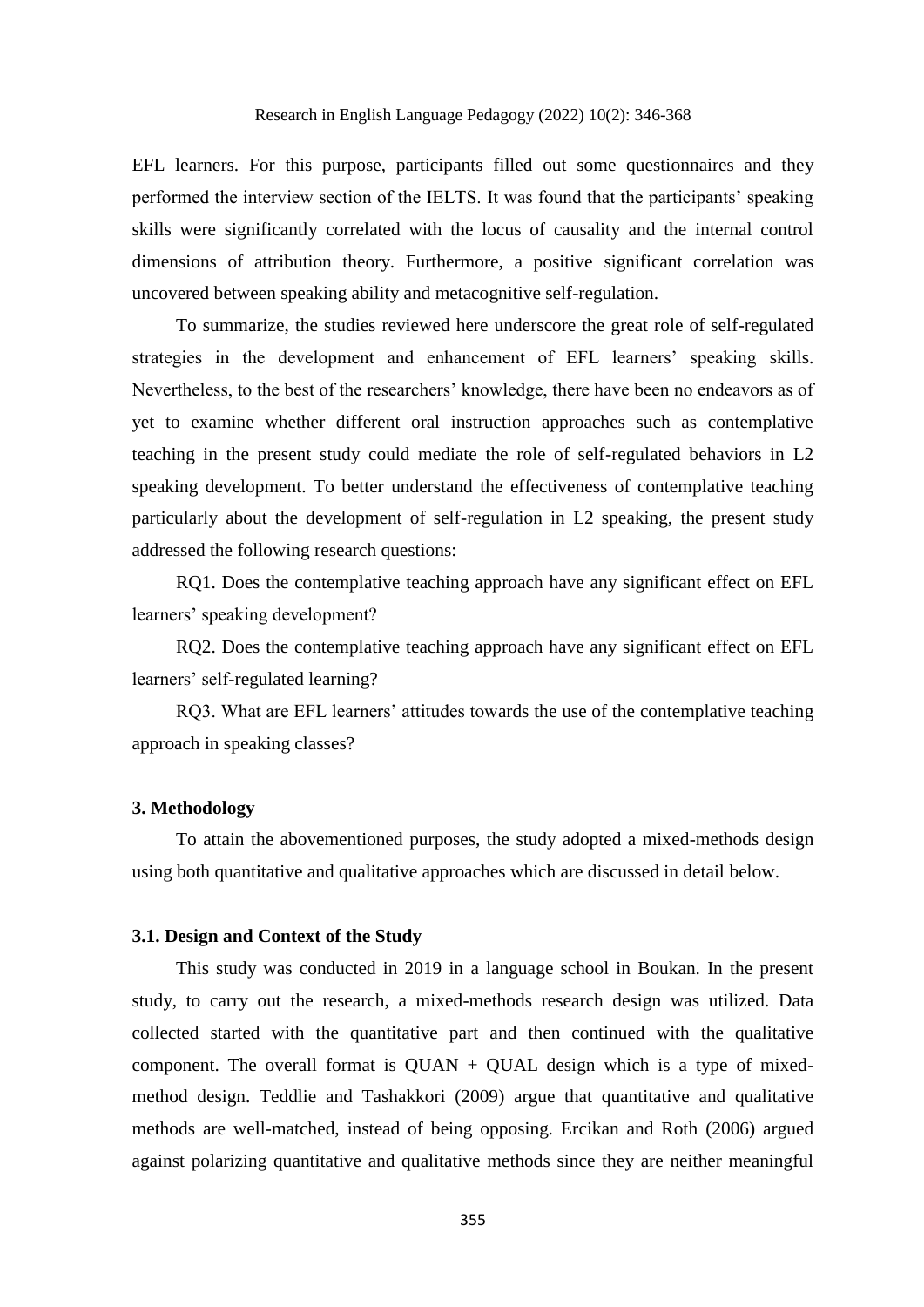nor fruitful. They postulated that the two are suited to be used together.

# **3.2. Participants**

In the present study, convenience sampling was used for the selection of the sample due to the accessibility of the participants to the researchers. The statistical population in this study consists of all intermediate adult learners who study English in a private language school in Boukan, during the sampling time frame. A total of 62 English as a foreign language (EFL) participants were selected out of a language school in Boukan based on purposeful and convenient sampling techniques because of the availability principle. Participants included both male  $(N = 27)$  and female  $(N = 35)$  learners. The demographic information of the participants is reported in Table 1.

Table 1.

*Demographic Background of the Participants*

| No. of Students | 62                          |
|-----------------|-----------------------------|
| Gender          | 27 males and 35 females     |
| Native Language | Farsi                       |
| Major           | <b>EFL</b> learners         |
| Institute       | Private institute in Boukan |
| Academic Years  | 2018-2019                   |

The level of proficiency of participants was intermediate based on the courses they had passed in the institute and the placement test of the institute. However, to ensure the homogeneity of participants, the Preliminary English Test (PET) was administered. Three intact classes were used in this study, with each being assigned to one treatment condition. Class A ( $N = 21$ ) received contemplative learning program. Class B ( $N = 21$ ), received the conventional approach of teaching discussion was practiced. Regarding the age factor, students fell within the age range of 20-30. Participants were from a middle-class socioeconomic background. The first language of learners was Kurdish, yet they were also familiar with Farsi as the official language of Iran. All participants were informed of the purpose of this study through oral consents and agreed to take part in the experiment.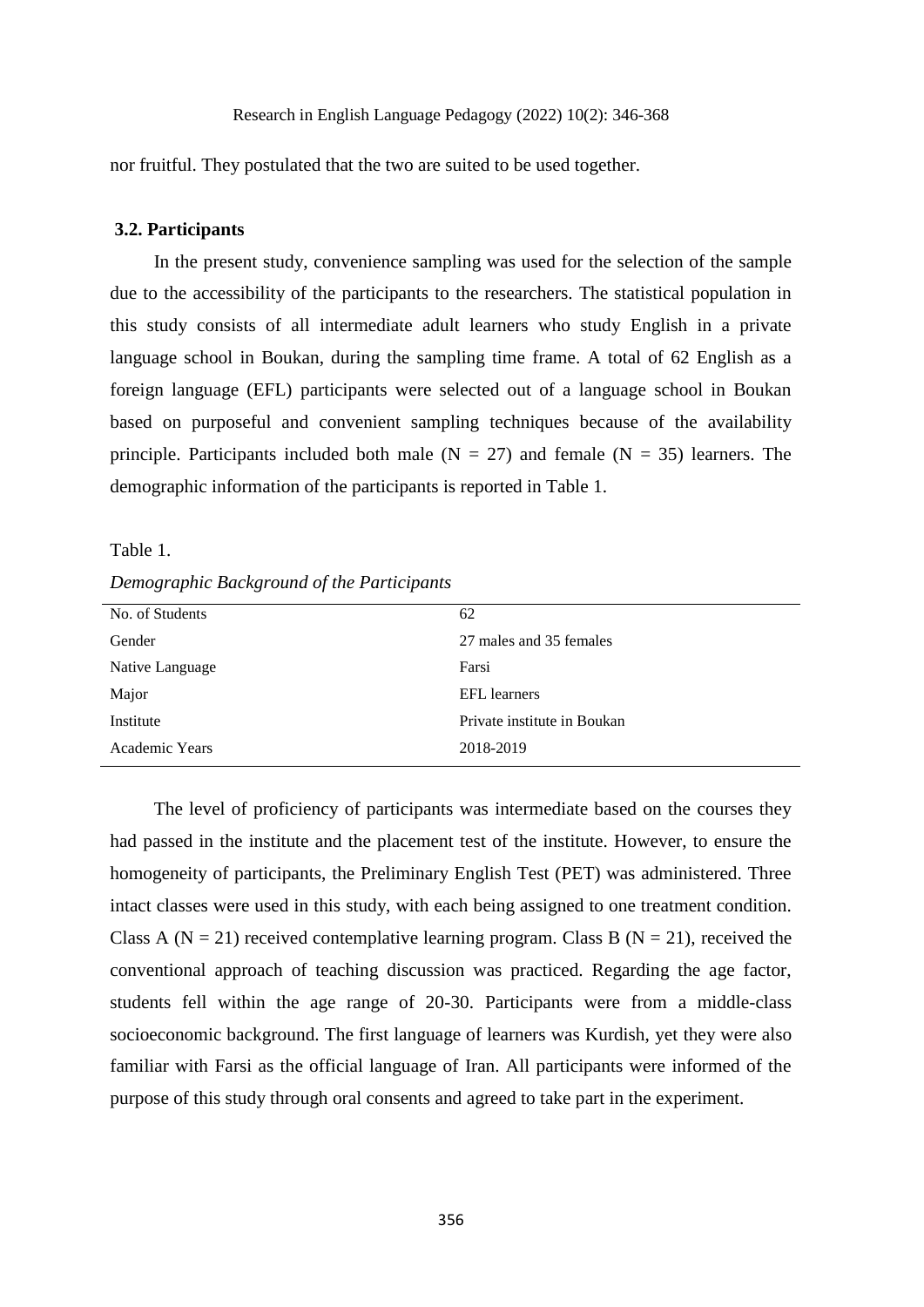#### **3.3. Instruments**

# **3.3.1. Proficiency Test**

The PET test was used based on the context of the study to measure the level of language proficiency of the learners. As the structure of the test displays, PET measures four main language skills, namely – listening, speaking, reading, and writing. PET is a standardized test and consists of parts measuring listening and speaking skills. The reliability index of the listening was estimated using Cronbach's alpha. The results showed a satisfying level ( $\alpha$  = .95). The inter-rater reliability of the participants' speaking performance in the PET was calculated through Cohen's Kappa test. The resulting Kappa of .96 signified that both raters provided similar information about learners' speaking performance. Furthermore, the validity of the PET was calculated through an exploratory factor analysis with a principal components analysis. After the varimax rotation, a twofactor solution was found which accounted for 89.46% of the total variance. These items met the criterion of loading above 1.0 on their related factor.

In the listening section, learners need to complete four tasks according to audiorecorded input. They need to demonstrate that they can comprehend the meaning of some recorded spoken materials such as announcements and discussions for daily life. They need to be able to pursue the perspectives and intentions of the speakers. This section entails 25 marks and contributes 25% of the total.

The speaking test encompasses four parts in which the learners have to indicate their ability to take part in communicative situations. This test includes 30 marks but is weighted to 25% of the total score. It needs to be noted that the scale was used to assess the speaking skill of the learners.

#### **3.3.2. Semi-Structured Interviews**

To obtain insights into the participants' perspectives about the contemplative approach in teaching, a semi-structured interview was designed based on Gardner's attitude motivation test AMTB (2004). The questions inquired about the efficacy of this teaching approach, the barriers in its implementations, and ways to enhance it, and learners' preferences towards it. A digital voice recorder was implemented to record participants' responses to the interview questions with permission. Cohen's kappa coefficient was used to explore the inter-rater reliability of the interviews between the

357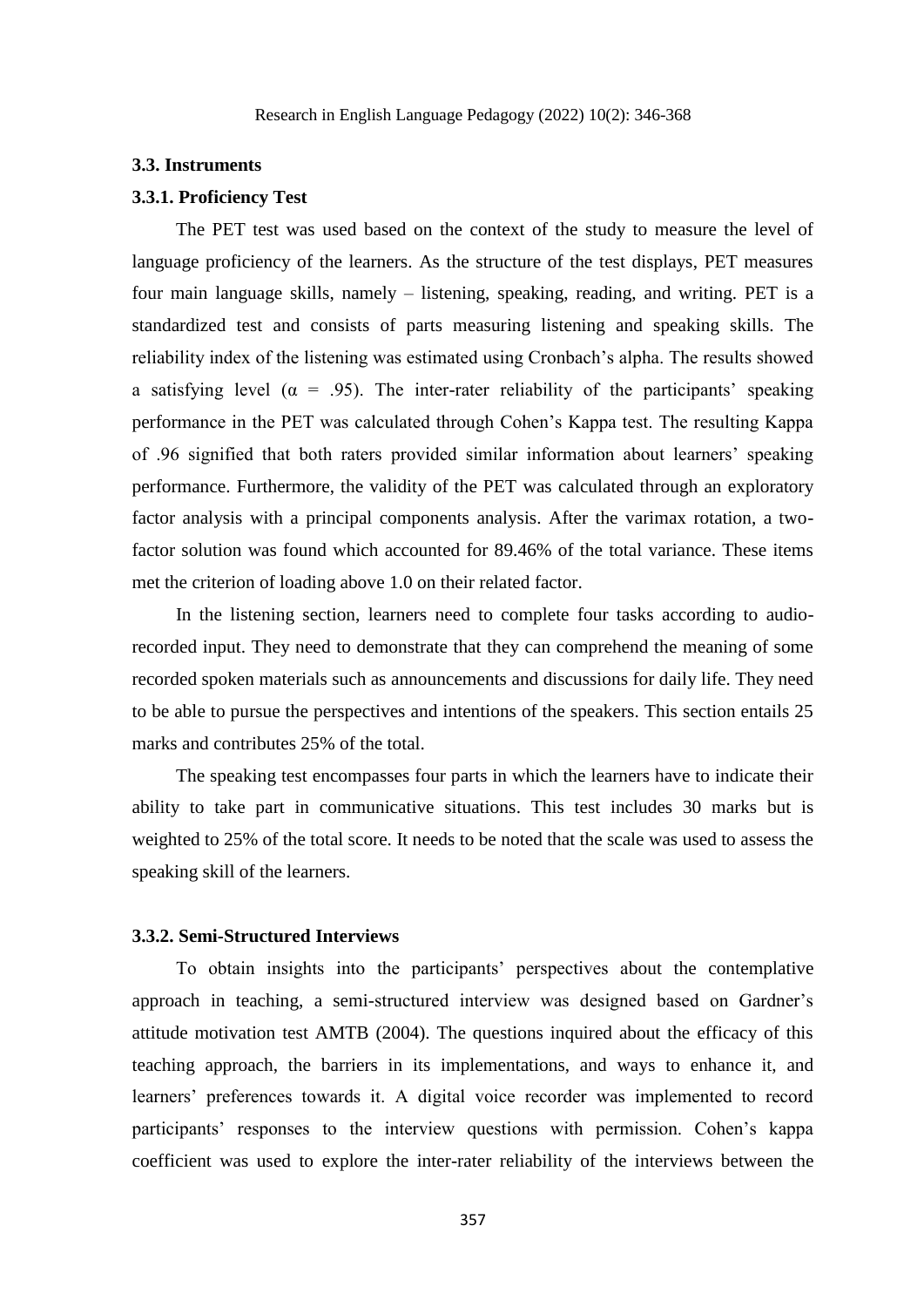researcher and a second trained rater. The resulting value ( $\kappa$  = .89) confirmed the agreement between the raters.

### **3.3.3. Self-Regulation Questionnaire**

Learners' self-regulated behavior was assessed through the Motivated Strategies for Learning Questionnaire—MSLQ questionnaire [\(Pintrich](https://journals.sagepub.com/doi/10.1177/0013164493053003024) et al., 1993). The selfregulation section of this questionnaire includes 9 items based on a 7-point Likert scale  $(1 = not at all true of me to 7 = very true of me)$ . The reliability analysis through Cronbach's alpha was .87.

# **3.4. Data Collection and Procedure**

Two classes received treatment for almost 2 months, that is, 10 sessions. During this period, group A received contemplative practices through some options according to Scida and Jones (2017). More particularly, the teacher in the contemplative group taught their classes for 5-10 minute contemplative practices at the outset of class time, commonly in English; learners were asked to take part in these activities but were not required to do so. Some contemplative practices were selected to present to learners including breath meditation, loving-kindness practice, body scan/body awareness, mindful movement/stretching, journaling, visualization meditation, gratitude writing, just worrying labeling technique, rest your hands, vision-setting, goal-setting, and intention-setting. In contrast to the experimental group, group B was considered as the placebo group and it received the conventional teaching program designed by the language school. Through conventional teaching, the teacher followed the regular classroom teaching practice in which all four language skills are practiced yet through more teacher-fronted teaching. In the last session, participants were interviewed to understand their attitudes towards the contemplative teaching approach. Every single change was recorded by the inquirer for later interpretation. Lastly, they provided answers to the self-regulation questionnaire.

#### **3.5. Data Analysis Procedure**

At the first, normality tests including Kolmogorov- Simonov plus the related histograms and box plots were carried out to make sure that that the data were normally distributed without any outliers. Second, all measurement instruments including PET,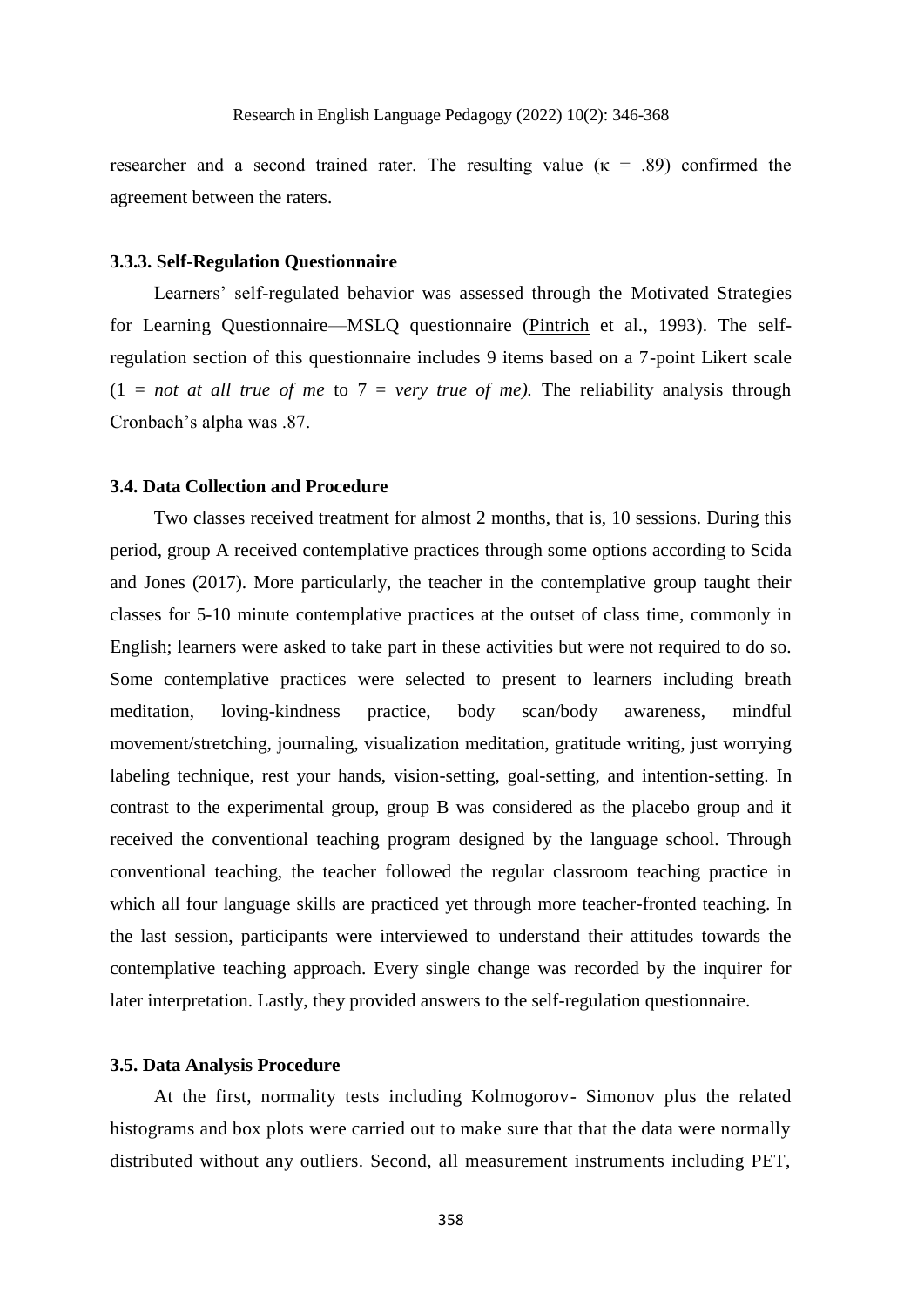the speaking tests were taken out of parallel PET tests, and the questionnaire was analyzed and interpreted to make sure that they are reliable and valid measures for the constructs in question. The quantitative research questions were analyzed using the paired-samples tests and independent samples *t*-tests. Follow-up interviews were conducted to provide triangulation of data. The extra detail and richness provided by the retrospective data-enabled clarification of Attitudes towards the use of different instructional approaches to improve speaking skills. For the qualitative questions of the study, participants' replies were investigated descriptively through interpretive content analysis.

# **4. Results**

Initially, to make sure of the normality of data distribution, some statistics were conducted. The results of the Kolmogorov-Smirnov test which assesses the normality of the distribution of scores indicated normality for the regulation ( $p = .74$ ), pretest ( $p = .21$ ), and posttest  $(p=.11)$ .

To investigate the first research question concerned with the effectiveness of the contemplative teaching approach, a paired samples *t*-test was conducted comparing the pretest and posttest performance of the participants in this group. The results of descriptive statistics are shown in Table 2 and the results of *the t*-test are presented in Table 3.

# Table 2.

Mean N Std. Deviation Std. Error Mean Pair 1 Pretest 2.6667 21 1.06458 23231 Posttest 2.3810 21 1.16087 25332

*Descriptive Statistics for Contemplative Group*

As the mean and standard deviation scores in Table 2 illuminate, there are nonsignificant differences between the contemplative group learners' pretest and posttest speaking performance. However, to get more accurate results, a paired samples *t*-test was conducted, the results of which are demonstrated in Table 3.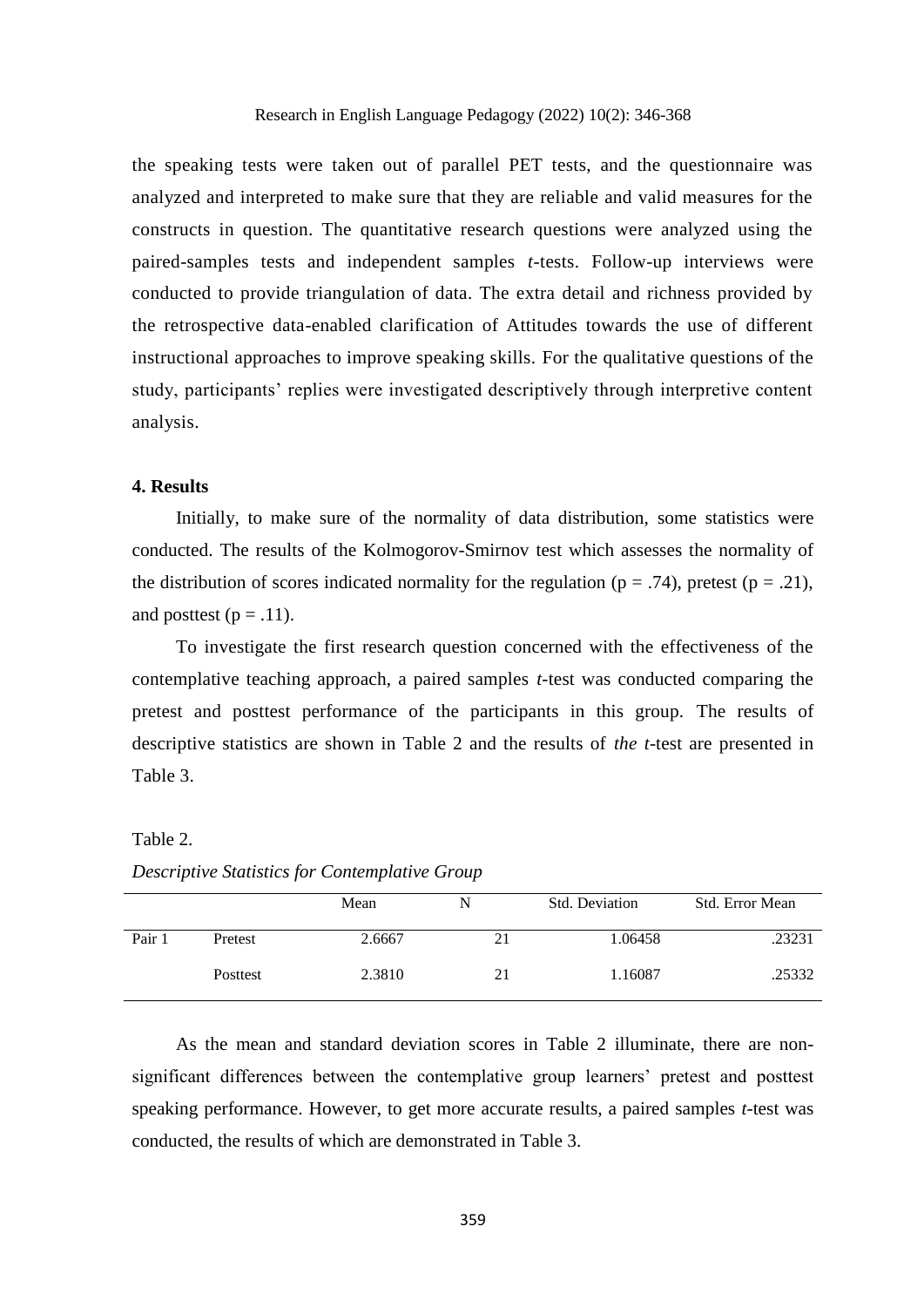Table 3.

|      | Paired Differences |        |                                               |        |                   |        |      | df | $Sig. (2-$ |
|------|--------------------|--------|-----------------------------------------------|--------|-------------------|--------|------|----|------------|
|      |                    | Mean   | 95% Confidence Interval<br>Std. Error<br>Std. |        |                   |        |      |    | tailed)    |
|      |                    |        | Deviation                                     | Mean   | of the Difference |        |      |    |            |
|      |                    |        |                                               |        | Lower             | Upper  |      |    |            |
| Pair | pretest –          | .28571 | 1.41926                                       | .30971 | $-.36032$         | .93175 | .923 | 20 | .367       |
|      | posttest           |        |                                               |        |                   |        |      |    |            |

*T-test Results for Contemplative Group*

The results of paired samples *t*-test show statistically non-significant differences, *t*  $(20) = .92$ ,  $p = .37$ ,  $d = .25$  between the pretest and posttest performances.

In addition, an independent samples t-test was carried out to compare the performance of experimental and control groups' speaking performance. Results were reported in Tables 4 and 5.

## Table 4.

#### *Descriptive Statistics for Groups' Speaking Performance*

|          | groups        |   | Mean | <b>Std. Deviation</b> | Std. Error Mean |
|----------|---------------|---|------|-----------------------|-----------------|
| posttest | contemplative |   | 2.38 |                       | ر بے ا          |
|          | control       | ∸ | 2.42 | .14                   | $-1$            |

As the results of Table 4 depict, the speaking performance of both the contemplative group ( $M = 2.38$ ,  $SD = 1.16$ ) and control group ( $M = 2.42$ ,  $SD = 1.12$ ) is similar. Nevertheless, independent samples t-test was conducted to provide more accurate results.

# Table 5.

*Independent T-test Results for Groups' Speaking Performance*

|          |                                      | Levene's Test<br>for Equality of<br>Variances |      |     |       | t-test for Equality of Means |                    |                          |                                                 |       |
|----------|--------------------------------------|-----------------------------------------------|------|-----|-------|------------------------------|--------------------|--------------------------|-------------------------------------------------|-------|
|          |                                      | F                                             | Sig. | t   | df    | Sig.<br>$(2 -$<br>tailed)    | Mean<br>Difference | Std. Error<br>Difference | 95% Confidence<br>Interval of the<br>Difference |       |
|          |                                      |                                               |      |     |       |                              |                    |                          | Lower                                           | Upper |
| posttest | Equal<br>variances<br>assumed        | .03                                           | .85  | .13 | 40    | .89                          | $-.04$             | .35                      | $-.75$                                          | .66   |
|          | Equal<br>variances<br>not<br>assumed |                                               |      | .13 | 39.95 | .89                          | $-.04$             | .35                      | $-.75$                                          | .66   |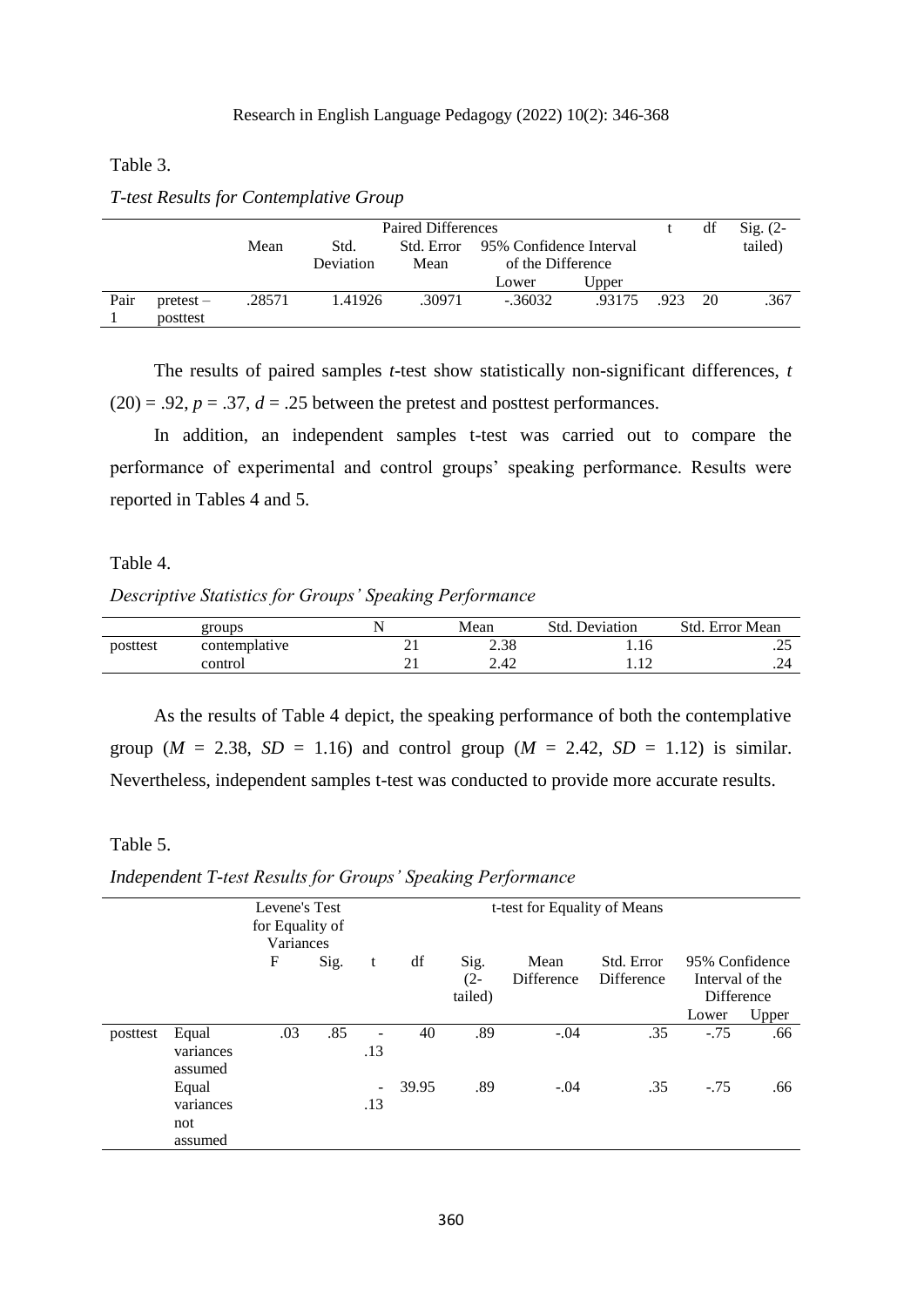As the results of Table 5 confirm, there was not a significant difference,  $t(40) = -13$ ,  $p = .89$ , between the experimental and control groups in terms of their posttest speaking performances.

For purpose of providing an answer to the research question about the participants' self-regulated behaviors in the contemplative teaching approach versus the traditional teaching, their questionnaire outcomes were analyzed. Results of independent samples *t*tests are presented in Tables 6 and 7.

#### Table 6.

*Descriptive Statistics for Groups' Self-Regulation* 

|               | N  | Mean  | Std. Deviation | Std. Error |
|---------------|----|-------|----------------|------------|
| Contemplative | 21 | 35.38 | 10.16          | 2.21       |
| Control       | 21 | 30.85 | 10.47          | 2.28       |
| Total         | 62 | 38.25 | 12.74          | 1.61       |

Results of Table 6 indicate that the mean score of the contemplative group ( $M =$ 35.38,  $SD = 10.16$ ) was not significantly higher than the control ( $M = 30.85$ ,  $SD = 10.47$ ) group. Results of the independent samples t-test are reported in Table 7.

## Table 7.

*Independent T-test Results for Groups' Self-Regulation*

|            | Levene's  |     |             |      |       | t-test for Equality of Means |                   |            |                |                 |
|------------|-----------|-----|-------------|------|-------|------------------------------|-------------------|------------|----------------|-----------------|
|            |           |     | Test for    |      |       |                              |                   |            |                |                 |
|            |           |     | Equality of |      |       |                              |                   |            |                |                 |
|            |           |     | Variances   |      |       |                              |                   |            |                |                 |
|            |           | F   | Sig.        | t    | df    | Sig.                         | Mean              | Std. Error | 95% Confidence |                 |
|            |           |     |             |      |       | $(2 -$                       | <b>Difference</b> | Difference |                | Interval of the |
|            |           |     |             |      |       | tailed)                      |                   |            | Difference     |                 |
|            |           |     |             |      |       |                              |                   |            | Lower          | Upper           |
| regulation | Equal     | .15 | .69         | 1.42 | 40    | .16                          | 4.52              | 3.18       | $-1.91$        | 10.96           |
|            | variances |     |             |      |       |                              |                   |            |                |                 |
|            | assumed   |     |             |      |       |                              |                   |            |                |                 |
|            | Equal     |     |             | 1.42 | 39.96 | .16                          | 4.52              | 3.18       | $-1.91$        | 10.96           |
|            | variances |     |             |      |       |                              |                   |            |                |                 |
|            | not       |     |             |      |       |                              |                   |            |                |                 |
|            | assumed   |     |             |      |       |                              |                   |            |                |                 |

The results of Table 7 reveal that the groups did not have significant differences in their self-regulation scores,  $t(40) = 1.42$ ,  $p = .16$ .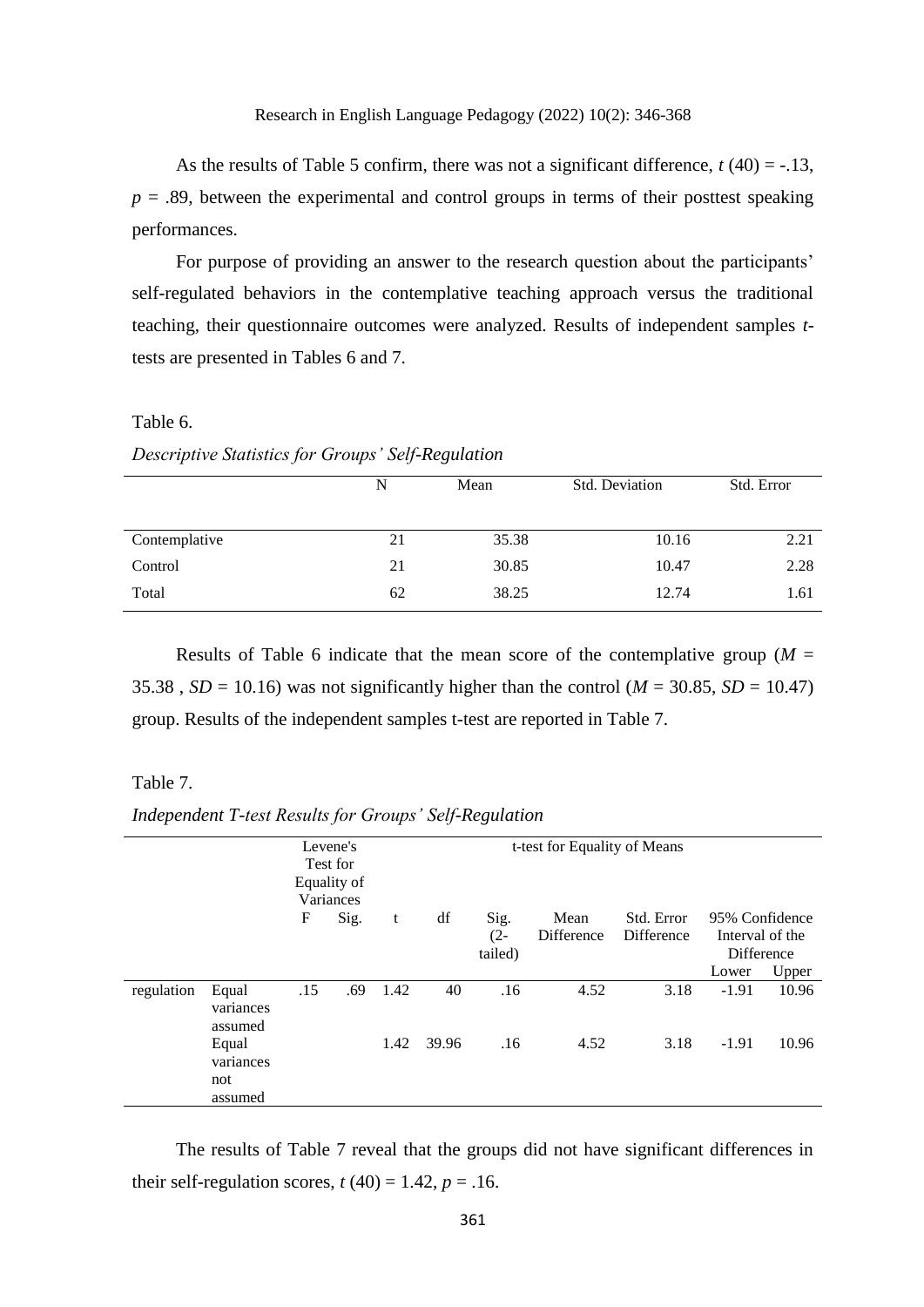## Research in English Language Pedagogy (2022) 10(2): 346-368

Lastly, to provide an answer to the last research question about the participants' attitudes to the contemplative teaching approach, their interviews were analyzed. Overall, learners appreciated this approach and held distinct viewpoints. One participant noted that "the teacher involved us in some meditation and mindfulness activities in the class. This was a different experience that we never had in the previous semester and I enjoyed it". Similarly, another participant emphasized that "through this practice, my friends and I could participate in class activities with less anxiety". One other interviewee stated that "speaking in front of others has always been stressful for me. Engagement in this different activity helped me reduce stress". Despite these advantages, however, there were some concerns expressed by the participants about this approach. For example, several learners considered this approach "weird", "unusual", "ineffective", and "a waste of time". For example, one participant remarked that she "thinks other approaches to teach speaking with a more heavy emphasis on interaction, feedback, and negotiation is more useful". Another interviewee explained that "these activities did not help raise my awareness about my weaknesses in English and I did not reflect upon what I was doing and why." Additionally, learners believed that during the deep speaking activities which motivated them to articulate their meanings, they were not able to interact with their peers appropriately. One learner highlighted that "she could not ask for the help of my friends to perform the speaking task". She continued that "the strong emphasis on mediation and relaxing activities deviated us from attending to the main act of speaking". The results of the interviews are in fact in line with those of the statistical analyses showing that although the contemplative teaching method was interesting and different to the learners, they could not benefit from it for the development of their speaking skills.

# **5. Discussion**

Foreign language studies in the realm of speaking development examine new ways to deliver information, involve learners in the lesson, empower learners, foster motivation, and enhance L2 learning. This study intended to explore the role of the contemplative instructional approach in Iranian EFL learners' speaking development, particularly, concerning self-regulated learning. Results for the first research question showed that the contemplative instruction was not very effective in fostering the learners' oral skills. Contemplative teaching is argued to present an educational vision with the purpose of both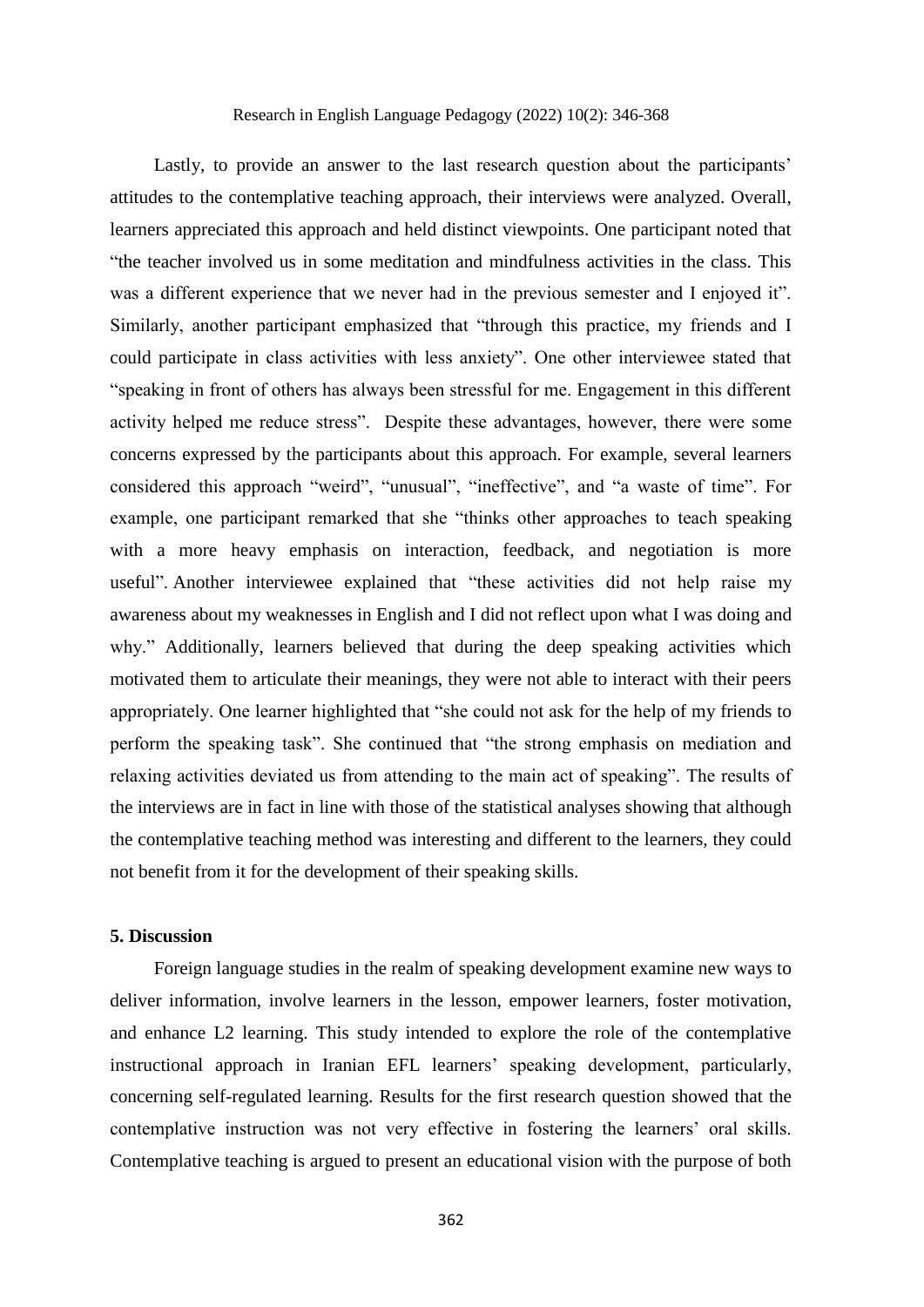individual and societal change (Byrnes, 2012). Contemplative instruction, in other words, is ''a set of pedagogical practices, originally developed in the great contemplative traditions of the world, that have as their aim personal growth and social transformation through the cultivation of conscious awareness and volition in an ethical-relational context'' (Roeser & Peck 2009, pp. 119–120). This finding is in contrast with those of several studies highlighting the positive impacts of contemplative teaching on student learning (Arnold, 2011; Franco et al., 2010; Ramsburg & Youmans, 2014; Schlesiger, 1995), yet supports those of a prior study (Yamada & Victor, 2012) that revealed no significant enhancements in learners' grades.

The results of this study for the second research question suggested a non-significant effect for the contemplative approach on EFL learners' self-regulation for speaking performance. This finding was unexpected since the majority of previous studies have verified the relationship between contemplative practices and self-regulation (Bishop et al., 2004; Evans et al., 2008; Jha et al., 2007; Valentine & Sweet, 1999; Weick & Sutcliffe, 2006). It is argued that both mindful-based activities and meditational techniques are positively related to emotional and attention enhancements and bring about clear alterations in brain functioning (Davidson et al., 2003; Jha et al., 2007). Recent research in the realm of contemplative practice also reports associations between neurological processes, cognitive functioning, and behavioral regulation (KabatZinn, 2003). The opposition between the findings of the present study with those of previous research can be attributed to the novelty of this approach and learners' unfamiliarity with it. Participants in the present study reported that they had never received practices such as this in their previous English courses. Furthermore, the dominance of teacher-fronted instruction in Iranian language schools and educational contexts prevents learners from benefitting from these practices.

The third question concerning the EFL learners' attitudes towards the use of the contemplative teaching approach in speaking classes can be used as a framework for thinking about how to empower learners' potential for intellectual and personal growth over time. Results of the interviews revealed that a large number of learners expressed that they had lower levels of stress and anxiety and an increased ability to focus on learning after having taken part in the contemplative practices. This result aligns with some previous studies. For example, in Tang et al.'s (2007) study, even brief meditation

363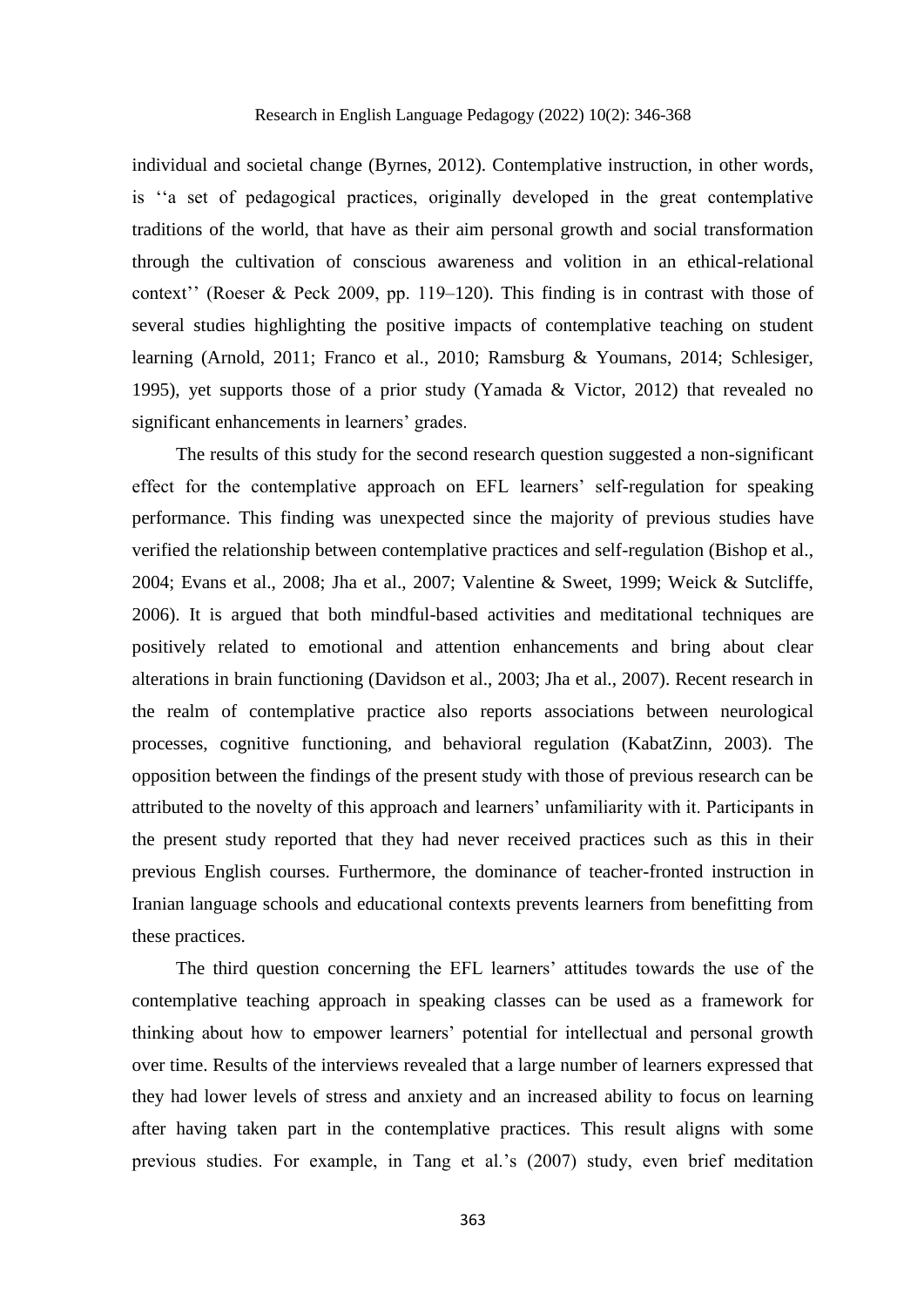interventions have led to enhancements in learners' conflict monitoring, attention, and mood, as measured by decreases in anxiety, depression, anger, and fatigue. Napoli et al. (2005) also reported significant developments in a self-rated measure of test anxiety and teacher-rated measures of attention, social skills, and selected attention as a result of a contemplative approach practice. Nevertheless, while the learners interviewed did recognize a direct influence on their stress and worry, they also had some concerns about the suitability of this approach for teaching speaking. It might be speculated that the Iranian EFL learners who are normally accustomed to the teacher-fronted approach to instruction where the teacher delivers the knowledge to the learners could not benefit from this practice and could not welcome it as was evident in the interview results as well.

## **6. Conclusion**

Contemplative teaching, similar to contemplative understanding is a move toward the processes of teaching and learning that emphasizes entirety. Entirety embraces both positive and negative aspects and "thrives on paradox; seeming contradictions such as art and science can complement each other" (Byrnes, 2012, p. 28). The main purpose of speaking instruction is to develop flexibility and adaptability in students to draw from and use the whole range of possible component knowledge and cue sources interchangeably as strategies. The constructs of self-regulation and speaking development appear intertwined, in that both theories are developing students' ability to be adaptive and flexible in the strategy used to achieve (speaking) goals. Both increase self-efficacy and motivation. However, it requires timely and thoughtful teacher practice to provide modeling, constructive feedback, and scaffolding while engaging students in metacognitive conversation so that instruction is at the cutting edge of each learner's immediate learning needs.

The results obtained from this study suggest that instructional conditions particularly the contemplative approach did not enhance learners' self-regulated behaviors. In the end, it could be mentioned that contemplative teaching would seem to seize the main similarities that are present across the major recent approaches to learning and classroom teaching. Therefore, it is suggested that it can be used as an overarching framework for thinking about how to maximize learners' potential for intellectual and personal development over time. Nevertheless, due to the timid results of the present study, teachers

364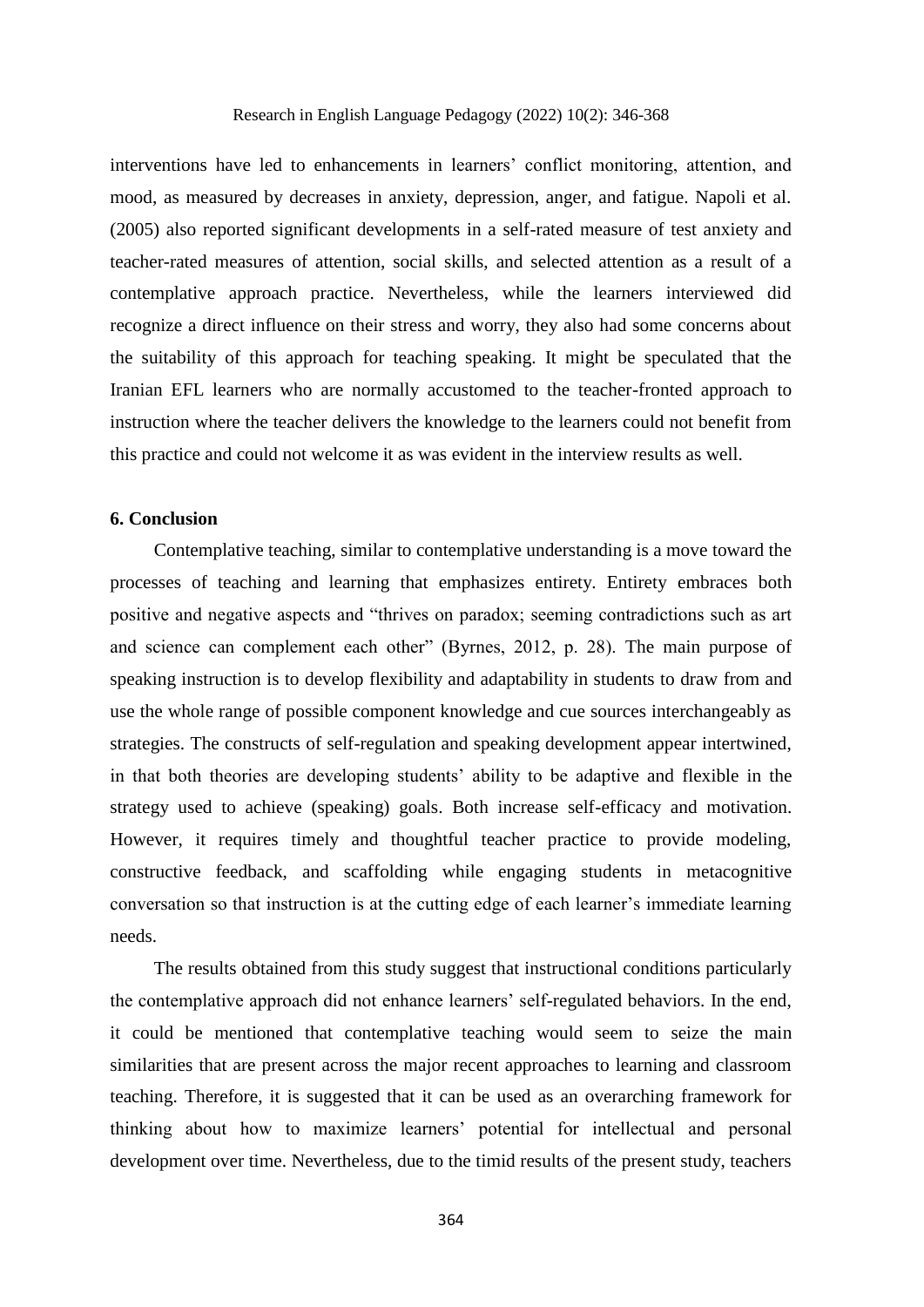are recommended to first familiarize their learners with this approach, present the strengths of it, provide training and only then adopt it in the classroom.

The present study is not free from limitations. Firstly, this study did not investigate the effects of contemplative teaching on other aspects of language learning such as grammar, morphology, lexis, pronunciation, and so forth. Future studies are therefore encouraged to not just examine components of the speaking skill as well the impacts on different language skills. Secondly, the present study did not interview teachers about the suitability of this approach and the challenges in its implementation which deserves further attention. Additionally, learners were at the intermediate level of proficiency in the current study. It is essential to examine the effectiveness of this approach with learners at different proficiency levels. And lastly, only self-regulation as an individual difference variable was examined in this study. Future studies are needed to examine the effects of the contemplative approach on working memory, anxiety, task engagement, and so forth.

#### **References**

Arnold, J. (2011). Seeing through listening comprehension exam anxiety. *TESOL Quarterly, 56,* 777-786.

- Bandura, A. (1991). Social cognitive theory of self-regulation. *Organizational Behavior & Human Decision Processes, 50*, 248-287.
- Bishop, S., Lau, M., Shapiro, S., Carlson, L., Anderson, N., Carmody, J., & Devins, G. (2004). Mindfulness: A proposed operational definition. *Clinical Psychology: Science and Practice, 11,* 230–242.
- Boekaerts, M., & Corno, L. (2005). Self-regulation in the classroom: A perspective on assessment and intervention. *Applied Psychology: An International Review, 54*(2), 199-231.
- Bush, M. (2006). Introduction to a special issue on contemplative practices and education. In C. C. Hill (Ed.), *Teachers college press* (pp. 1723-1732). Oxford University Press.
- Byrnes, K. (2009). *Portraits of contemplative teaching: A third way*. Proquest Dissertations.
- Byrnes, K. (2012). A Portrait of contemplates teaching. *Journal of Transformative Education, 10*(1), 22-41.
- Davidson, R., Kabat-Zinn, J., Schumacher, J., Rosenkranz, M., Muller, D., Santorelli, S., & Sheridan, J. (2003). Alterations in brain and immune function produced by mindfulness meditation. *Psychosomatic Medicine, 65,* 564–570.
- El-Sakka, S. M. F. (2016). Self-regulated strategy instruction for developing speaking proficiency and reducing speaking anxiety of Egyptian University students. *English Language Teaching, 9*, 22-33.
- Ercikan, K., & Roth, W. M. (2006). What good is polarizing research into qualitative and quantitative? *Educational Researcher*, *35*(5), 14-23.
- Evans, S., Ferrando, S., Findler, M., Stowell, C., Smart, C., & Haglin, D. (2008). Mindfulness-based cognitive therapy for generalized anxiety disorder. *Journal of Anxiety Disorders, 22,* 716–721.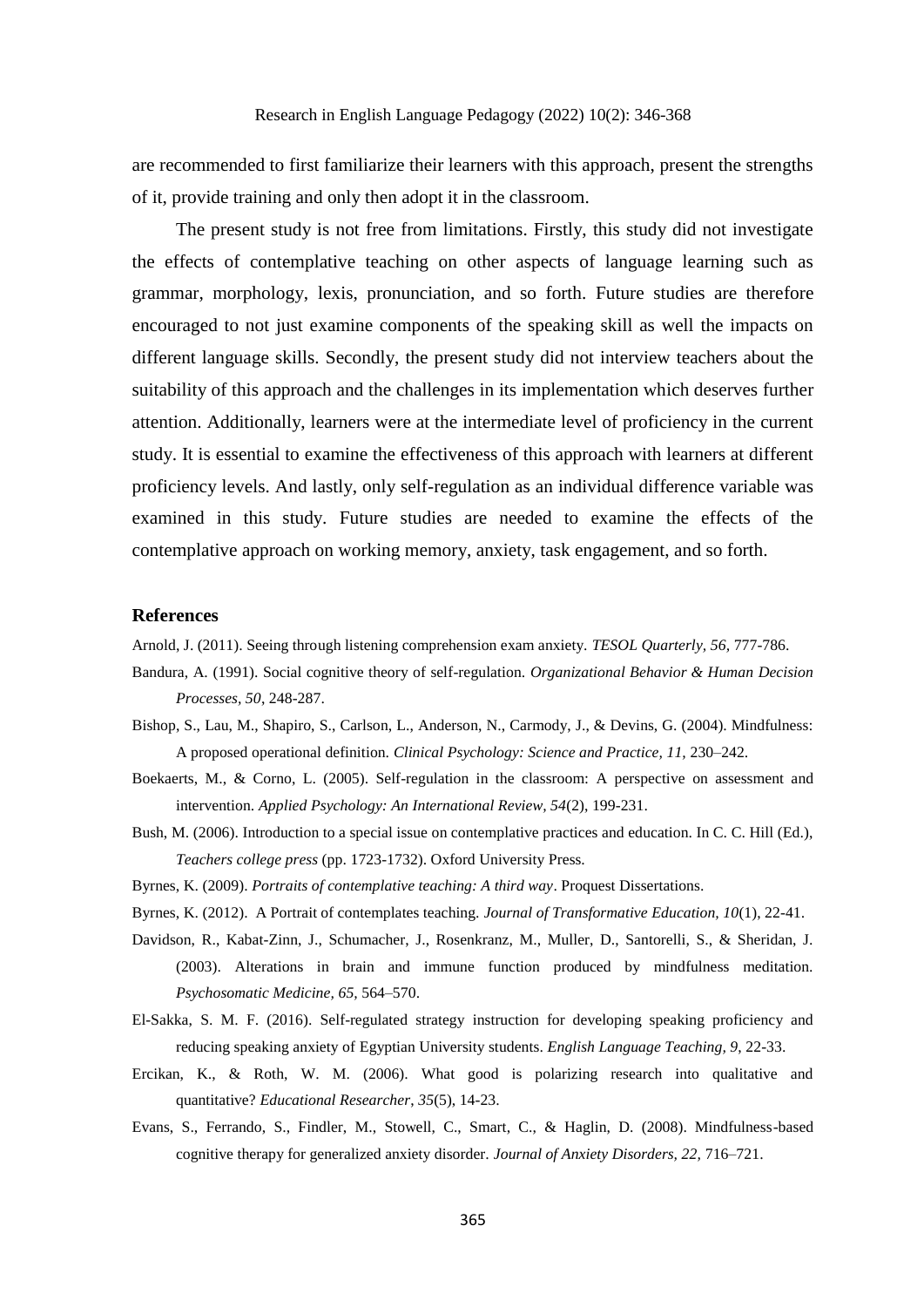- Franco, C., Mañas, I., Cangas, A. J., & Gallego, J. (2010). The applications of mindfulness with students of secondary school: Results on the academic performance, self-concept, and anxiety. *Knowledge Management, Information Systems, E-Learning, and Sustainability Research, Communications in Computer and Information Science, 111*, 83-97.
- Gardner, R. C. (2004). Attitude/Motivation Test Battery: International AMTB Research Project (English Version). [Online]. Available from:<http://publish.uwo.ca/~gardner/docs/englishamtb.pd>
- Giveh, F. (2018). Self-Directed Learning via Contemplative Teaching to Promote Reading Comprehension Ability. *English Language Teaching*, *11*(12), 58-76.
- Goh, C. C. M., & Burns, A. (2012). *Teaching speaking: A holistic approach*. Cambridge University Press.
- Gyeltshen, Y. (2016). Contemplative practices and learning: A holistic approach to education in Bhutan. *Doctoral Dissertations*.
- Hart, T. (2004). Opening the contemplative mind in the classroom. *Journal of Transformative Education, 2*, 28-46.
- Hooks, B. (2003). *Teaching community: A pedagogy of hope*. Routledge.
- Jerslid, A. T. (1955). *When teachers face themselves*. Teachers College Press.
- Jha, A. P., Krompinger, J., & Baime, M. J. (2007). Mindfulness training modifies subsystems of attention. *Cognitive, Affective, & Behavioral Neuroscience, 7*, 109–119.
- Kabat-Zinn, J. (2003). Mindfulness-based interventions in context: Past, present, and future. *Clinical Psychology: Science and Practice, 10,* 144–156.
- Khezrlou, S. (2020a). Training planning in second language narrative writing. *ELT Journal, 74*(1), 49-62.
- Khezrlou, S. (2020b). The role of task repetition with direct written corrective feedback in L2 writing complexity, accuracy, and fluency. *Journal of Second Language Studies*, *3*(1), 31-54.
- Khezrlou, S. (2019a). Task repetition and corrective feedback: The role of feedback types and structure saliency. *English Teaching and Learning, 43*(2), 213-233.
- Khezrlou, S. (2019b). Effects of timing and availability of isolated FFI on learners' written accuracy and fluency through task repetition. *The Language Learning Journal*. doi: 10.1080/09571736.2019.1656765
- Khezrlou, S. (2019c). Form-focused instruction in CALL: What do learners think? *RELC*, *50*(2), 235-251.
- Khezrlou, S. (2012a). Cognitive strategy training: Improving reading comprehension in the language classroom. *Journal of Teaching Language Skills*, *3*(4), 77-98.
- Khezrlou, S. (2012b). The relationship between cognitive and metacognitive strategies, age, and level of education. *The Reading Matrix, 12*(1), 50-61.
- Khezrlou, S., Ellis, R., & Sadeghi, K. (2017). Effects of computer-assisted glosses on EFL learners' vocabulary acquisition and reading comprehension in three learning conditions. *System, 65*, 104-116.
- Khezrlou, S., & Sadeghi, K. (2012). Self-regulated vocabulary strategy use: Implications for CALL and individual variables. *MEXTESOL Journal, 36*(1), 1-17.
- Kuk, G. (2000). "When to speak again": Self-regulation under facilitation. *Group Dynamics: Theory, Research, and Practice, 4*(4), 291–306.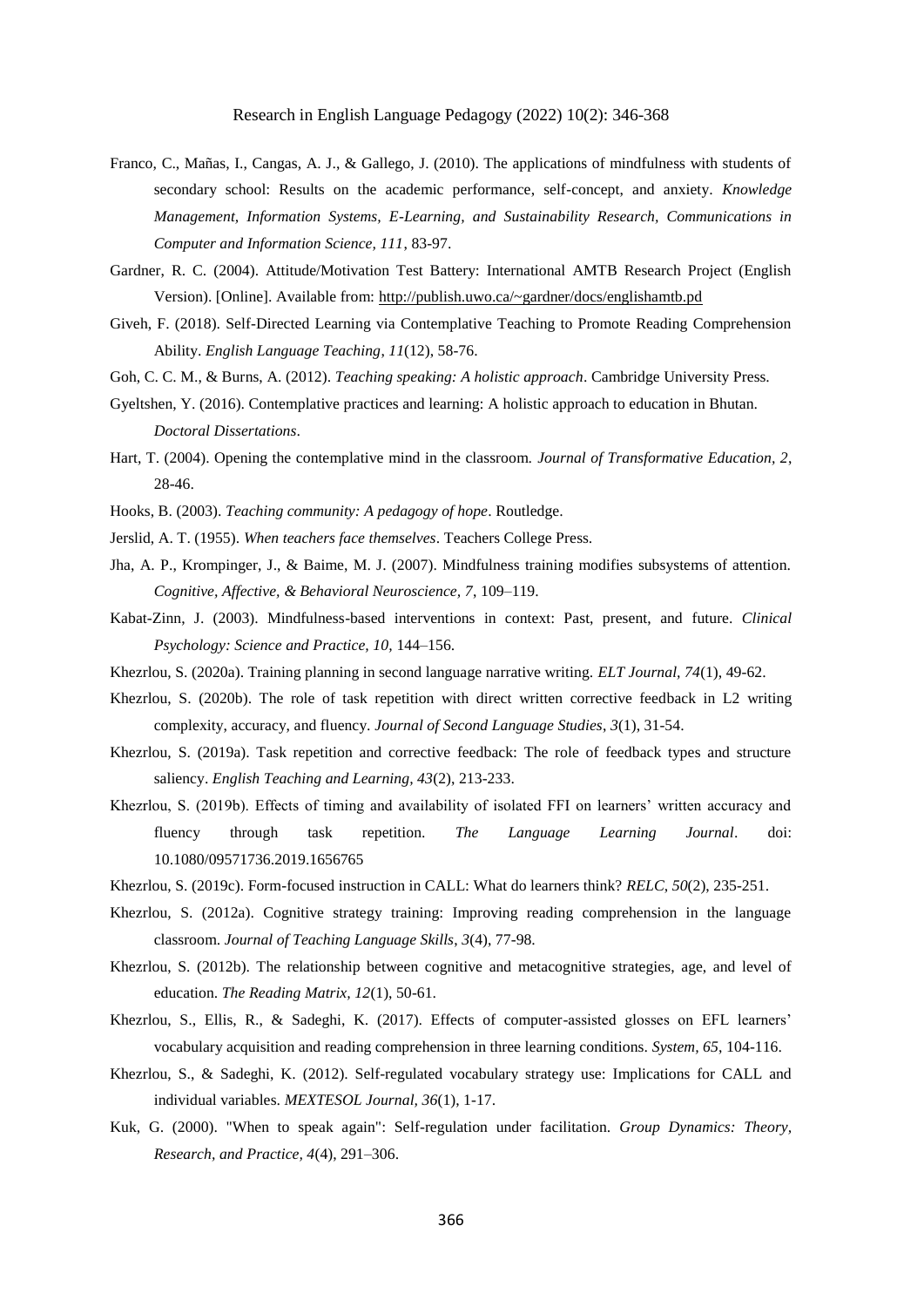- Little, D. (2003). Learner autonomy and second/foreign language learning. Subject Centre for Languages, Linguistics and Area Studies Good Practice Guide. [http://www.llas.ac.uk/resources/gpg/1409.](http://www.llas.ac.uk/resources/gpg/1409)
- Mahjoob, E. (2015). Self-regulation and speaking proficiency in Iranian EFL learners. *Journal of Language, Linguistics and Literature, 1*(6), 182-188.
- Mahmoodi, M., Karampour, F. (2019). Relationship between Iranian intermediate EFL learners' foreign language causal attributions, meta-cognitive self-regulation, and their L2 speaking performance. *Journal of Modern Research in English Language Studies*, 6(2), 77-53.
- McDonough, K., & Mackey, A. (Eds.) (2013). *Second language interaction in diverse educational contexts*. John Benjamins.
- Napoli, M., Krech, P. R., & Holley, L. (2005). Mindfulness training for elementary school students: The attention academy. *Journal of Applied School Psychology, 21*, 99–125.
- Oliver, R., & Philp, J. (2014). *Focus on oral interaction*. Oxford University Press.
- Piaget, J. (1962/1999). Commentary on Vygotsky's criticisms of *Language and thought of the child and judgment and reasoning in the child*. In P. Lloyd, & C. Fernyhough (Eds.), *Lev Vygotsky, Critical Assessments: Volume I. Vygotsky's Theory* (pp. 241–260). Routledge (L. Smith, trans; original work published in 1962).
- Pintrich, P. R., & Schunk, D. H. (2002). *Motivation in education: Theory, research, and applications*. Prentice-Hall.
- Pintrich, P. R., Smith, D. A. F., Garcia, T., & Mckeachie, W. J. (1993). *Reliability and predictive validity of the motivated strategies for learning questionnaire (Mslq).* Educational and Psychological Measurement.
- Ramsburg, J. R., & Youmans, R. J. (2014). Meditation in the higher-education classroom: Meditation training improves student knowledge retention during lectures. *Mindfulness, 5*(4), 431-441.
- Roeser, R. W., & Peck, S.C. (2009). An education in awareness: Self-motivation and self-regulated learning in contemplative. *Journal of Educational Psychologist, 44*, 119-136.
- Sable, D. (2014). Reason in the service of the heart: The impacts of contemplative practices on critical thinking. *The Journal of Contemplative Inquiry*, *1*(1), 23-49.
- Sadeghi, K., & Khezrlou, S. (2012). Glossing mode in self-regulated vocabulary learning, and its relationship with gender, age, and field of study. *The Journal of Asia TEFL, 9*(3), 51-74.
- Sadeghi, K., & Khezrlou, S. (2016). The experience of burnout among English language teachers in Iran: Self and other determinants. *Teacher Development, 20*(5), 1-17*.*
- Sadeghi, K., Khezrlou, S., & Modirkhameneh, S. (2017). CALLing Iranian learners of L2 English: Effect of gloss type on lexical retention and academic reading performance under different learning conditions. *Journal of Research in Reading*, *40*(1), 66-86.
- Schlesiger, H. (1995). *The effectiveness of anxiety reduction techniques in the foreign language classroom*. Unpublished doctoral dissertation, University of Texas, Austin, USA.
- Scida, E. E., & Jones, J. N. (2017). The impact of contemplative practices on foreign language anxiety and learning. *Studies in Second Language Learning and Teaching, 4*, 573-599.
- Schunk, D. (2001). *Social cognitive theory and self-regulated learning*. Pragmon.